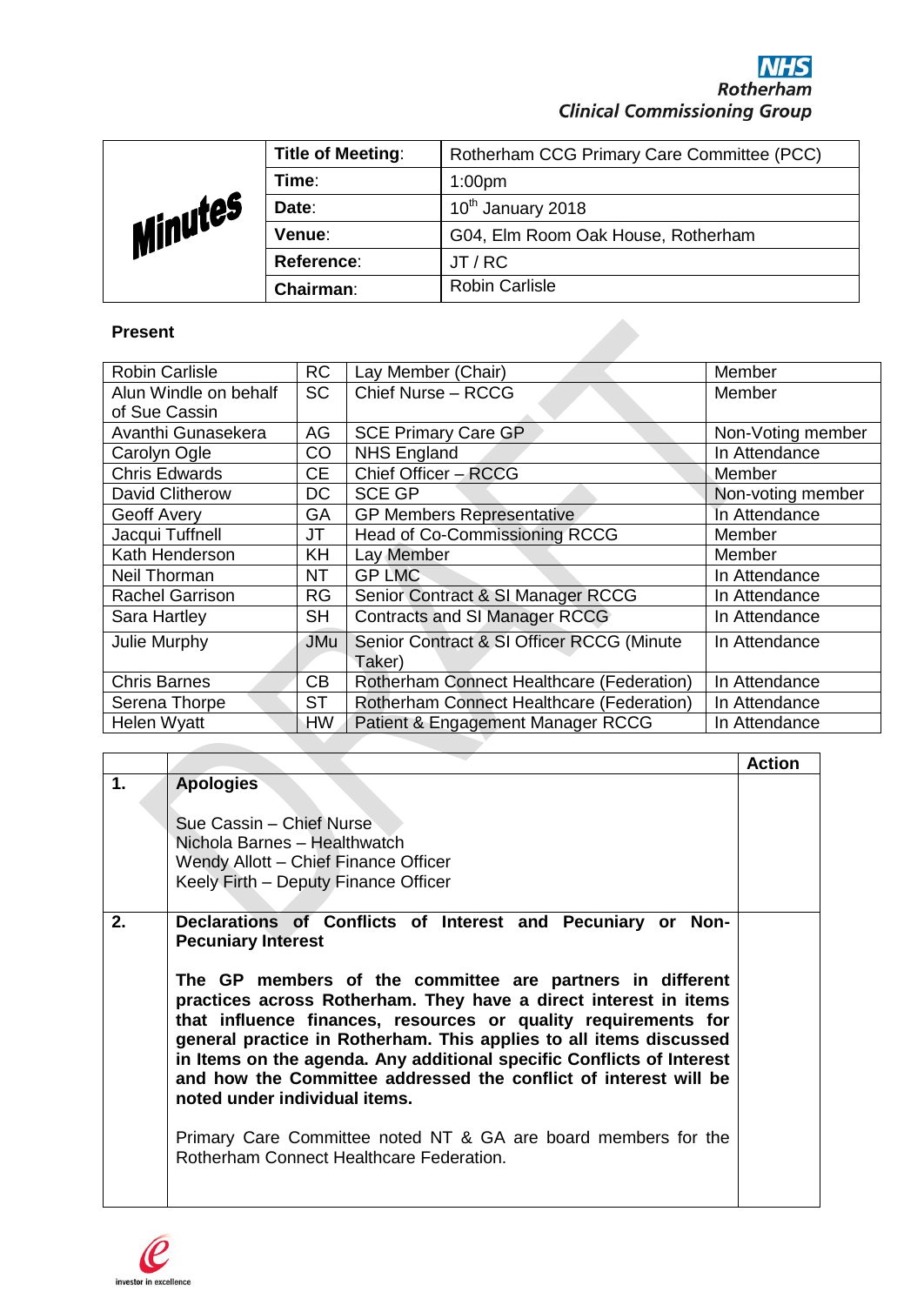| 3.  | <b>Patient &amp; Public Questions</b>                                                                                                                                                                                                                                                                                                                                                                                                                    |  |
|-----|----------------------------------------------------------------------------------------------------------------------------------------------------------------------------------------------------------------------------------------------------------------------------------------------------------------------------------------------------------------------------------------------------------------------------------------------------------|--|
|     | There were no public questions raised.                                                                                                                                                                                                                                                                                                                                                                                                                   |  |
| 4.  | Minutes of the last meeting and action log                                                                                                                                                                                                                                                                                                                                                                                                               |  |
|     | The Minutes of the last meeting were agreed as a true and accurate<br>record subject to the following amendment:-                                                                                                                                                                                                                                                                                                                                        |  |
|     | Item 5, Strategic Direction, Appeals process : -                                                                                                                                                                                                                                                                                                                                                                                                         |  |
|     | <b>Action</b> – RG to liaise with Healthwatch<br>Should read - RG to liaise with Helen Wyatt, Patient &<br>Engagement Manager RCCG                                                                                                                                                                                                                                                                                                                       |  |
| 5.  | <b>Finance Report</b>                                                                                                                                                                                                                                                                                                                                                                                                                                    |  |
|     | The report sets out CCG funding that is spent on General practice.<br>The GP members have a direct financial interest in this item. As the<br>item is primarily about understanding the CCG's financial treatment<br>of primary care the chair proposed that all members could<br>participate fully in the discussion                                                                                                                                    |  |
|     | Review paper deferred till February/March 2018.                                                                                                                                                                                                                                                                                                                                                                                                          |  |
| 6.  | <b>Strategic Direction</b>                                                                                                                                                                                                                                                                                                                                                                                                                               |  |
| 6a. | <b>Patient Questionnaire Results (Access)</b>                                                                                                                                                                                                                                                                                                                                                                                                            |  |
|     | RG gave an overview of the results and the Primary Care Committee<br>(PCC) acknowledged the huge response received in a short space of<br>time. There are some gaps around the edges of the Rotherham<br>however, the results are representative of the Rotherham demographics<br>and population.                                                                                                                                                        |  |
|     | RG/HW advised that there is further work to be undertaken around<br>understanding the data, future technology e.g. video call (consultations),<br>telephone triage, utilisation of hubs etc. to meet the Rotherham<br>population's expectations. HW advised that patients reported being<br>happy with services provided acknowledging that improvements in<br>access can be made.                                                                       |  |
|     | RC enquired about the timescale for achieving the access requirements.<br>CO clarified that the 1 March 2018 is a national deadline to achieve 50%<br>coverage, not a local requirement. CO advised that given the issues<br>over winter, whilst the formal date for achieving 100% is March 2019, it is<br>more likely that this will be expected by December 2018. Trajectories are<br>included in the GPFV as this is what RCCG will be monitored on. |  |
|     | GPs in the room felt there was potential with the app as it would be linked<br>to the option to have direct contact with the patient's own practice.                                                                                                                                                                                                                                                                                                     |  |
|     | Group then discussed the following:-<br>Potential apps within SystmOne.<br>Potential links into NHS 111 (algorithm is currently in place)<br>٠<br>Links to care navigation.<br>$\bullet$<br>Hubs appointment availability and continued promotion by various<br>$\bullet$<br>methods (clarity given that appointments are available any day of                                                                                                           |  |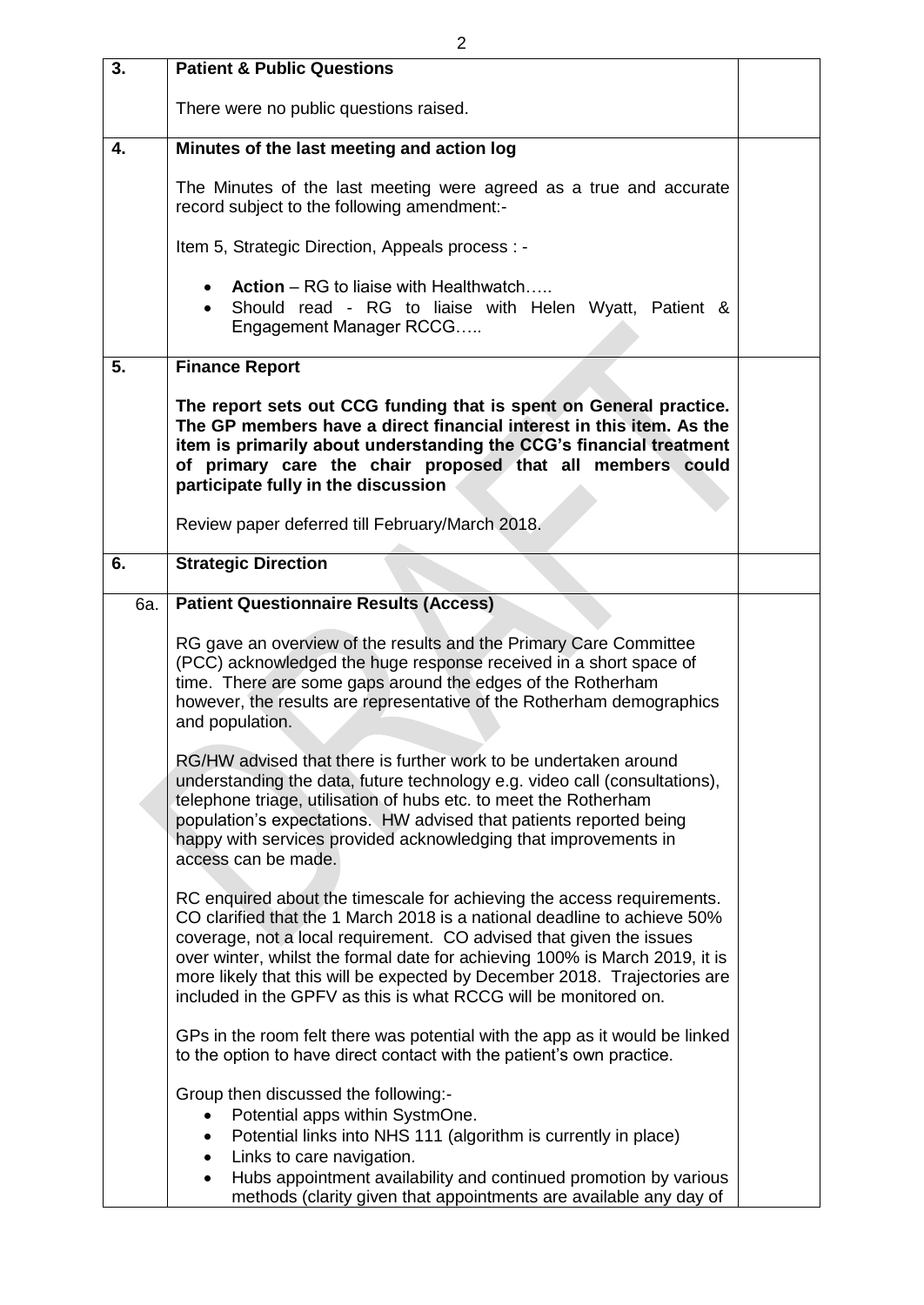|     | 3                                                                                                                                                                                                                                                                                                                                                                                                                                                                         |  |
|-----|---------------------------------------------------------------------------------------------------------------------------------------------------------------------------------------------------------------------------------------------------------------------------------------------------------------------------------------------------------------------------------------------------------------------------------------------------------------------------|--|
|     | the week incl. extended access).<br>Apps available (caution advised in only having one size fits all<br>$\bullet$<br>app as this is only one aspect of a solution, not the complete<br>solution).<br>Management of GP appointments to enable general and<br>$\bullet$<br>emergency appointments                                                                                                                                                                           |  |
|     | Meeting next week prior to PLTC re utilising the extended access.<br>Proposal:-                                                                                                                                                                                                                                                                                                                                                                                           |  |
|     | As it is difficult to create more GP appointments, the proposal is to free<br>up time and have patients use the rapid access app. Jo Martin is<br>scoping this project and the options available and will ensure that the<br>algorithm is used appropriately to manage LTC conditions and link into<br>pharmacy.                                                                                                                                                          |  |
|     | Potential timeline for decision is unknown at this time as there is no<br>national app available and RG/HW to bring back the results of the<br>scoping exercise in February 2018.                                                                                                                                                                                                                                                                                         |  |
|     | KH advised that the NHS PPG event is next week. KH and NHSE Lay<br>member will be in attendance and will provide feedback at the February<br>meeting.                                                                                                                                                                                                                                                                                                                     |  |
|     | PCC note the paper and discussion and will receive the scoping<br>paper at the February meeting identifying potential options<br>available.                                                                                                                                                                                                                                                                                                                               |  |
| 6b. | <b>Magna / Brookfield Merger</b><br>Cover paper<br>$\circ$<br>Magna/Brookfield business case<br>$\circ$<br>Magna/Brookfield Boundary<br>$\circ$                                                                                                                                                                                                                                                                                                                           |  |
|     | The GPs will be bound by the details of this paper, should they<br>make any appeals; as such they will remain in the room for the<br>discussion but will be asked to leave before a decision is made.                                                                                                                                                                                                                                                                     |  |
|     | HW remained for this discussion                                                                                                                                                                                                                                                                                                                                                                                                                                           |  |
|     | SH advised that a formal business case has been submitted to take the<br>merger forward. Practices have undertaken patient engagement utilising<br>MJOG, PPGs and stakeholders. There has been no negative feedback<br>from wider practices to the merger and there are no restrictions of patient<br>choice as other surgeries in the area.                                                                                                                              |  |
|     | In the second submission the boundary is considerably larger compared<br>to the first submission. Magna raised concerns re the distance for the on<br>call GP for home visits. Therefore, the proposal is that the Brookfield<br>boundary becomes an outer boundary and existing patients would be<br>included and any new patients would be advised to register with an<br>alternative practice within a mile of this boundary. There are no care<br>homes in this area. |  |
|     | Due to the timeframe of the patient engagement and the submission of<br>the business case, the practice is still collating the patient engagement<br>data.                                                                                                                                                                                                                                                                                                                |  |
|     | Request for PCC approve this merger.                                                                                                                                                                                                                                                                                                                                                                                                                                      |  |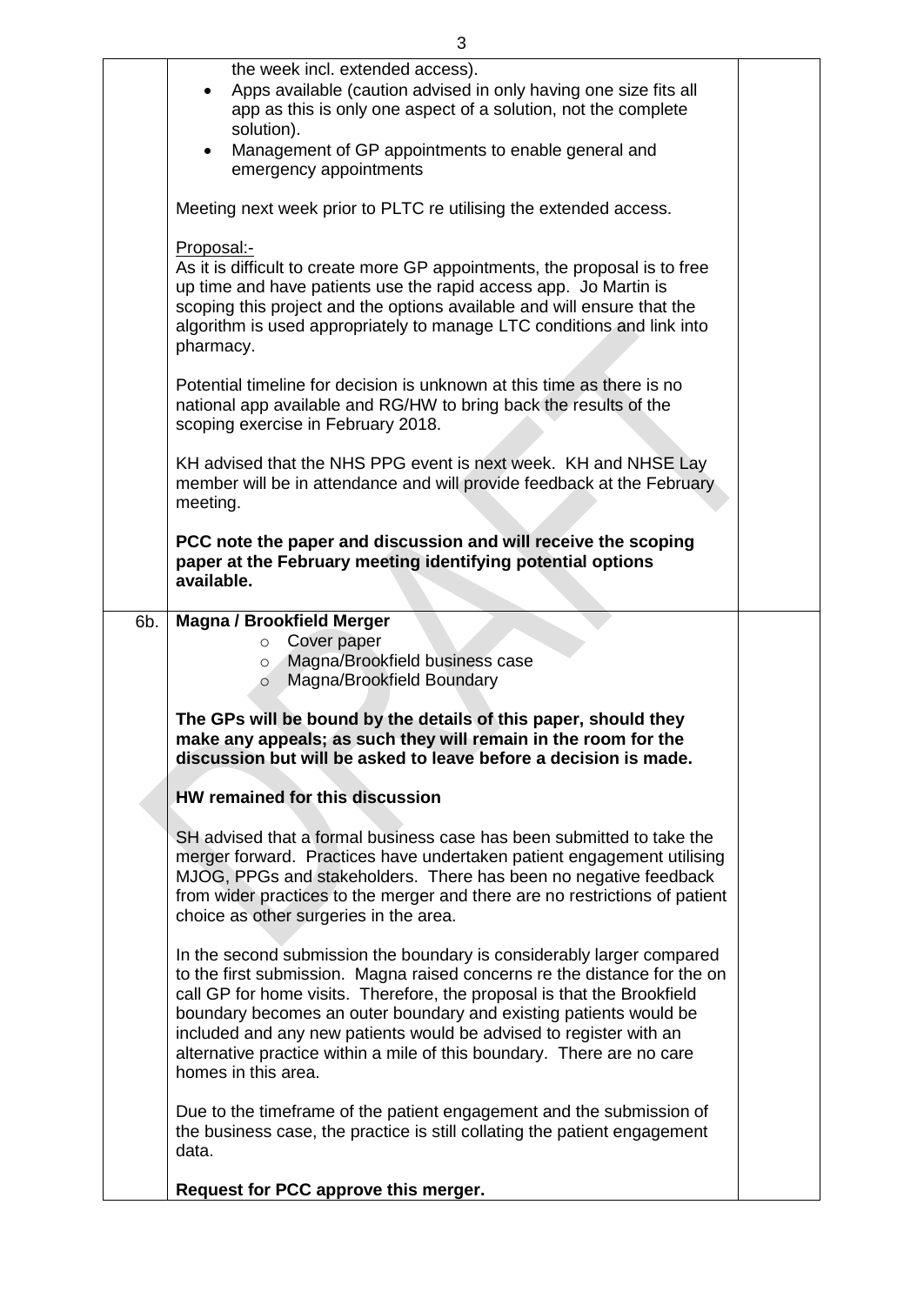|     | HW left the meeting at this point.                                                                                                                                                                                                                                                                                                                                                                                                                                                                                                                                                                                                                                                                                                                                                                                                                                                                                                                                                                          |  |
|-----|-------------------------------------------------------------------------------------------------------------------------------------------------------------------------------------------------------------------------------------------------------------------------------------------------------------------------------------------------------------------------------------------------------------------------------------------------------------------------------------------------------------------------------------------------------------------------------------------------------------------------------------------------------------------------------------------------------------------------------------------------------------------------------------------------------------------------------------------------------------------------------------------------------------------------------------------------------------------------------------------------------------|--|
|     | GPs and Rotherham Connect Healthcare left the room at this point.                                                                                                                                                                                                                                                                                                                                                                                                                                                                                                                                                                                                                                                                                                                                                                                                                                                                                                                                           |  |
|     | All the information presented to the committee supported the merger and<br>it will lead to a more sustainable service for patients. However the<br>committee were concerned that the practices have not yet submitted the<br>patient opinion data. It was decided to delay a final decision until KH had<br>seen the patient opinion data.                                                                                                                                                                                                                                                                                                                                                                                                                                                                                                                                                                                                                                                                  |  |
|     | GPs and Rotherham Connect Healthcare returned to the room at<br>this point.                                                                                                                                                                                                                                                                                                                                                                                                                                                                                                                                                                                                                                                                                                                                                                                                                                                                                                                                 |  |
|     | PCC agreed the paper subject to the patient engagement being<br>signed off by KH Lay member.                                                                                                                                                                                                                                                                                                                                                                                                                                                                                                                                                                                                                                                                                                                                                                                                                                                                                                                |  |
| 6c. | <b>MJOG</b>                                                                                                                                                                                                                                                                                                                                                                                                                                                                                                                                                                                                                                                                                                                                                                                                                                                                                                                                                                                                 |  |
|     | The GPs will be bound by the details of this paper, should they<br>make any appeals; as such they will remain in the room for the<br>discussion but will be asked to leave before a decision is made.<br>SH gave an overview of the system. Uptake was quite slow initially and<br>since has really taken off as a communication tool. However this comes<br>at a cost. There is an app which can be used for i-message smart<br>message where no cost is incurred, however patients have to download<br>the app and uptake on the app is still low. If everyone who has a<br>smartphone uses the app would create a saving of £25k. Also restricting<br>FFT messages would also reduce the current costs.<br>MJOG have agreed to provide digital materials for use in practices and<br>provide larger posters etc. and are happy to provide further training with<br>practices and promote the benefits of this system.<br>If PCC agree to a licence for 3 years in advance MJOG have agreed to            |  |
|     | reduce this by £2000 per year. Post meeting note: SH has secured a<br>reduction of £8606 over the 3 years which gives a further yearly<br>reduction of £2868.<br>Group discussed the following:-<br>What would be a reasonable patient response to show if the<br>practice is meeting the FFT satisfaction and limit the numbers of<br>responses required.<br>Restricting FFT messaging and reviewing where other<br>$\bullet$<br>restrictions could be put in place to reduce cost.<br>If non-recurrent money available to promote greater use of the<br>$\bullet$<br>app. (Apprentices have been offered to the practices to provide<br>support, however this has been declined).<br>Only using MJOG for patients with smartphones where no cost is<br>٠<br>incurred, and move to encouraging more patients via PPG<br>groups promote downloading the app and the associated<br>benefits to the patient, save money and reduce DNAs.<br>GPs and Rotherham Connect Healthcare left the room at this point. |  |
|     | PCC agreed extra support to promote the app until end of March                                                                                                                                                                                                                                                                                                                                                                                                                                                                                                                                                                                                                                                                                                                                                                                                                                                                                                                                              |  |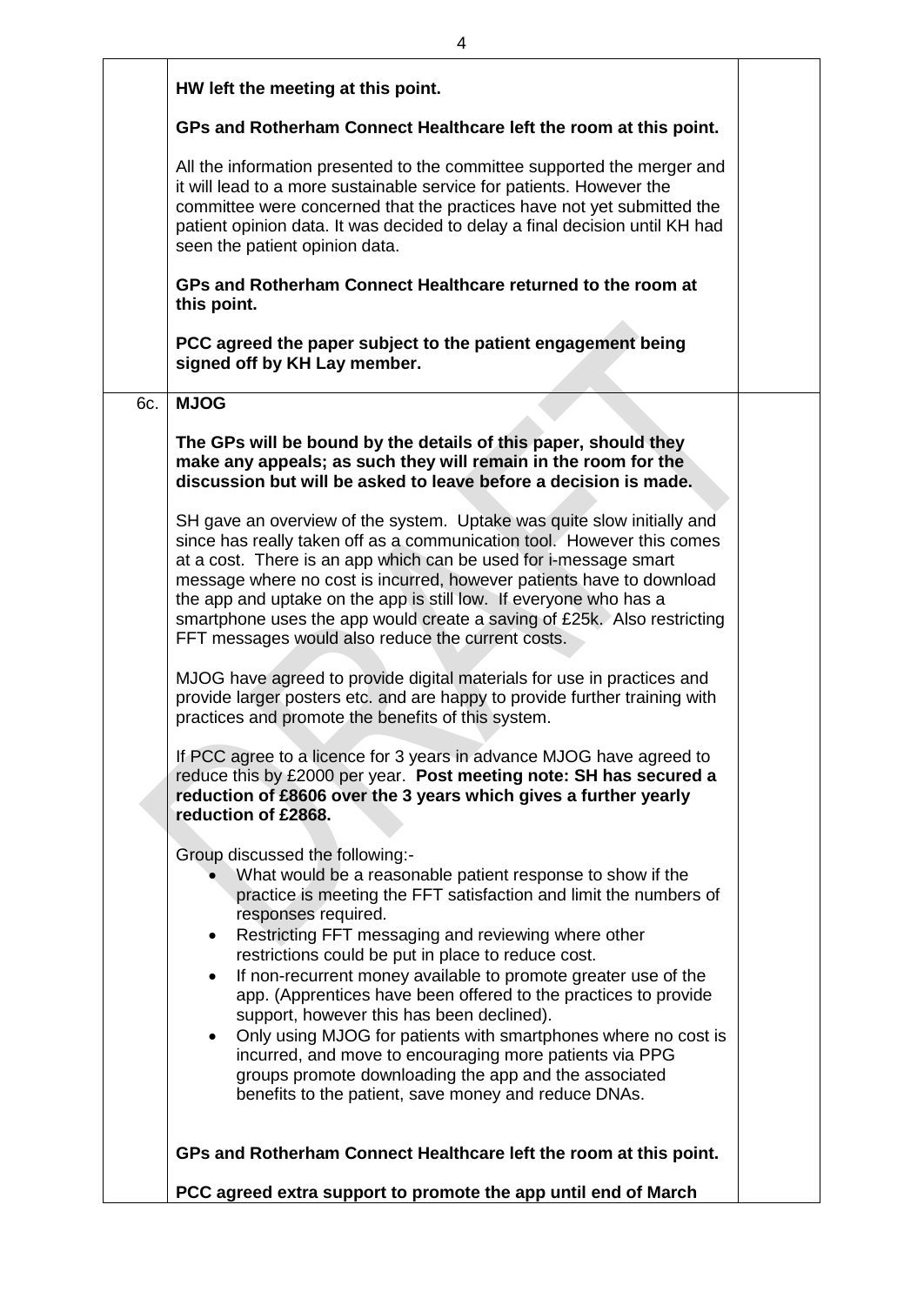|     | 2018. From April to June MJOG will only be available to those with a<br>smartphone. Usage will then be reviewed to make a decision on<br>usage after June 2018.                                                                                                                                                                                                                                                                                                         |           |
|-----|-------------------------------------------------------------------------------------------------------------------------------------------------------------------------------------------------------------------------------------------------------------------------------------------------------------------------------------------------------------------------------------------------------------------------------------------------------------------------|-----------|
| 6d. | <b>Primary Care Dashboard</b>                                                                                                                                                                                                                                                                                                                                                                                                                                           |           |
|     | RG advised that recently visited practices are safe and effective,<br>however further work is required with Greasbrough as there outliers have<br>significantly increased.<br>Wickersley had their Quality and Contract visit recently and although they<br>are outliers, a new practice manager is now in post and measures have<br>been put in place to improve the data quality and RCCG anticipate that<br>improvement will show in the next performance dashboard. |           |
|     | Workforce is an outlier for some practices which have high admission<br>rates and RG advised that this is raised at the Quality and Contract visits<br>along with other key lines of enquiry within the dashboard.                                                                                                                                                                                                                                                      |           |
|     | Group discussed the cost of admissions verses' a business cases for e.g.<br>ANPs to provide cost savings in this area.                                                                                                                                                                                                                                                                                                                                                  |           |
|     | There was discussion of the desirability of flagging up the information in<br>the dashboard as often as possible e.g. PLT and at GPMC.                                                                                                                                                                                                                                                                                                                                  |           |
|     | PCC encourage as much dissemination of the dashboard as<br>possible.                                                                                                                                                                                                                                                                                                                                                                                                    |           |
| 6e. | <b>Appeals Process</b>                                                                                                                                                                                                                                                                                                                                                                                                                                                  |           |
|     | The GPs will be bound by the details of this paper, should they<br>make any appeals; as such they will remain in the room for the<br>discussion but will be asked to leave before a decision is made.                                                                                                                                                                                                                                                                   |           |
|     | RC suggested in the steps of the appeal that the following amendment<br>be made: 'removed from process' be replaced with 'removed from the<br>decision making'.                                                                                                                                                                                                                                                                                                         |           |
|     | NT enquired about the 30 days rule and RG clarified this.                                                                                                                                                                                                                                                                                                                                                                                                               |           |
|     | GPs and Rotherham Connect Healthcare left the room at this point.                                                                                                                                                                                                                                                                                                                                                                                                       |           |
|     | PCC Agreed the paper subject to amendment 'removed from<br>process' be replaced with 'removed from the decision making' in<br>the steps of the process within the paper. The appeals process will<br>be reviewed again after a further batch of appeals have been heard.                                                                                                                                                                                                |           |
| 7.  | Action – RG to make the amendment to the paper as above.<br>Quality                                                                                                                                                                                                                                                                                                                                                                                                     | <b>RG</b> |
|     | <b>Quality Contract update</b><br>$\circ$                                                                                                                                                                                                                                                                                                                                                                                                                               |           |
|     | Surveys have been issued to ask GPs to advise if there are any areas of<br>concern within the Quality Contract otherwise this will be rolled over to<br>2018/19.                                                                                                                                                                                                                                                                                                        |           |
|     | Leads have been asked to update the standards and a meeting is due to<br>take place on the 31 <sup>st</sup> January 2018 to discuss the 2018/19 contract<br>further. Quarter 3 2017/18 data is due in by close of play today and                                                                                                                                                                                                                                        |           |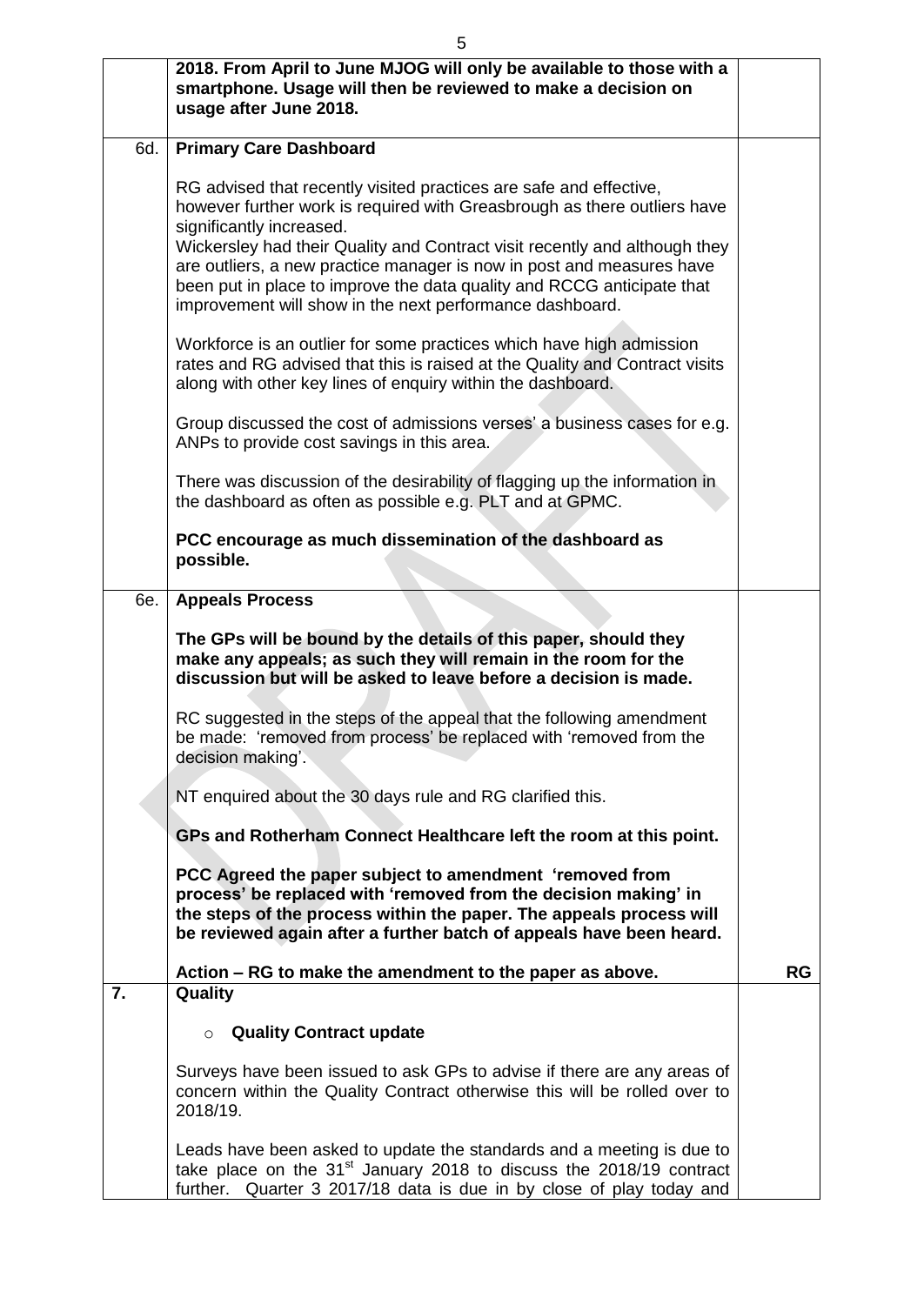|     | RG/AG/JMu are going to review the data in detail prior to sending out on<br>the 10 <sup>th</sup> February 2018.                                                                                                                                                                      |           |
|-----|--------------------------------------------------------------------------------------------------------------------------------------------------------------------------------------------------------------------------------------------------------------------------------------|-----------|
|     | One area raised was Outpatient follow ups which GPs are unable to<br>influence but they can influence the initial referral.                                                                                                                                                          |           |
|     | RC reiterated the need for GPs to notify the RCCG of any areas of<br>concern with regard to indicators. RCCG do not want to penalise<br>practices however, evidence is required via a very short report to<br>demonstrate what you have done to try and improve e.g. A&E indicators. |           |
|     | Action for GA to reiterate to the GPs in Rotherham the need to<br>advise the CCG on indicators and suggestions where an indicator is<br>not appropriate what could it be replaced with.                                                                                              | <b>GA</b> |
| 8.  | <b>Terms of Reference</b>                                                                                                                                                                                                                                                            |           |
|     | Membership: clarity required with regard to Lay Members and duplication<br>in the document to be removed.                                                                                                                                                                            |           |
|     | None voting members: to have representation from Rotherham Connect<br>Healthcare and LMC.                                                                                                                                                                                            |           |
|     | Abbreviations:- initial abbreviations be in full then abbreviations in the<br>brackets can then be used throughout the remainder of the document.<br>e.g. Patient and Public Engagement (PPE)                                                                                        |           |
|     | Minutes: to be published on the website and draft minutes to Governing<br>Body.                                                                                                                                                                                                      |           |
|     | Action - JMu - to make amendments and forward to RC & JT                                                                                                                                                                                                                             | JMu/JT    |
| 9.  | <b>Any Other Business</b><br>None raised                                                                                                                                                                                                                                             |           |
| 10. | <b>Forward Programme</b>                                                                                                                                                                                                                                                             |           |
|     | all due in February                                                                                                                                                                                                                                                                  |           |
|     | Dementia                                                                                                                                                                                                                                                                             |           |
|     | <b>Full LIS review</b>                                                                                                                                                                                                                                                               |           |
|     | Full LES coverage                                                                                                                                                                                                                                                                    |           |
|     | Care Home update<br>Waverley                                                                                                                                                                                                                                                         |           |
|     | Review Appointment figures annually                                                                                                                                                                                                                                                  |           |
| 10. | Items for escalation / reporting to the Governing Body                                                                                                                                                                                                                               |           |
|     |                                                                                                                                                                                                                                                                                      |           |
| 12. | Date and time of the next meeting                                                                                                                                                                                                                                                    |           |
|     | 14 <sup>th</sup> February 2018, 1pm, Elm room, Oak House.                                                                                                                                                                                                                            |           |
|     | Please note this meeting has been extended.                                                                                                                                                                                                                                          |           |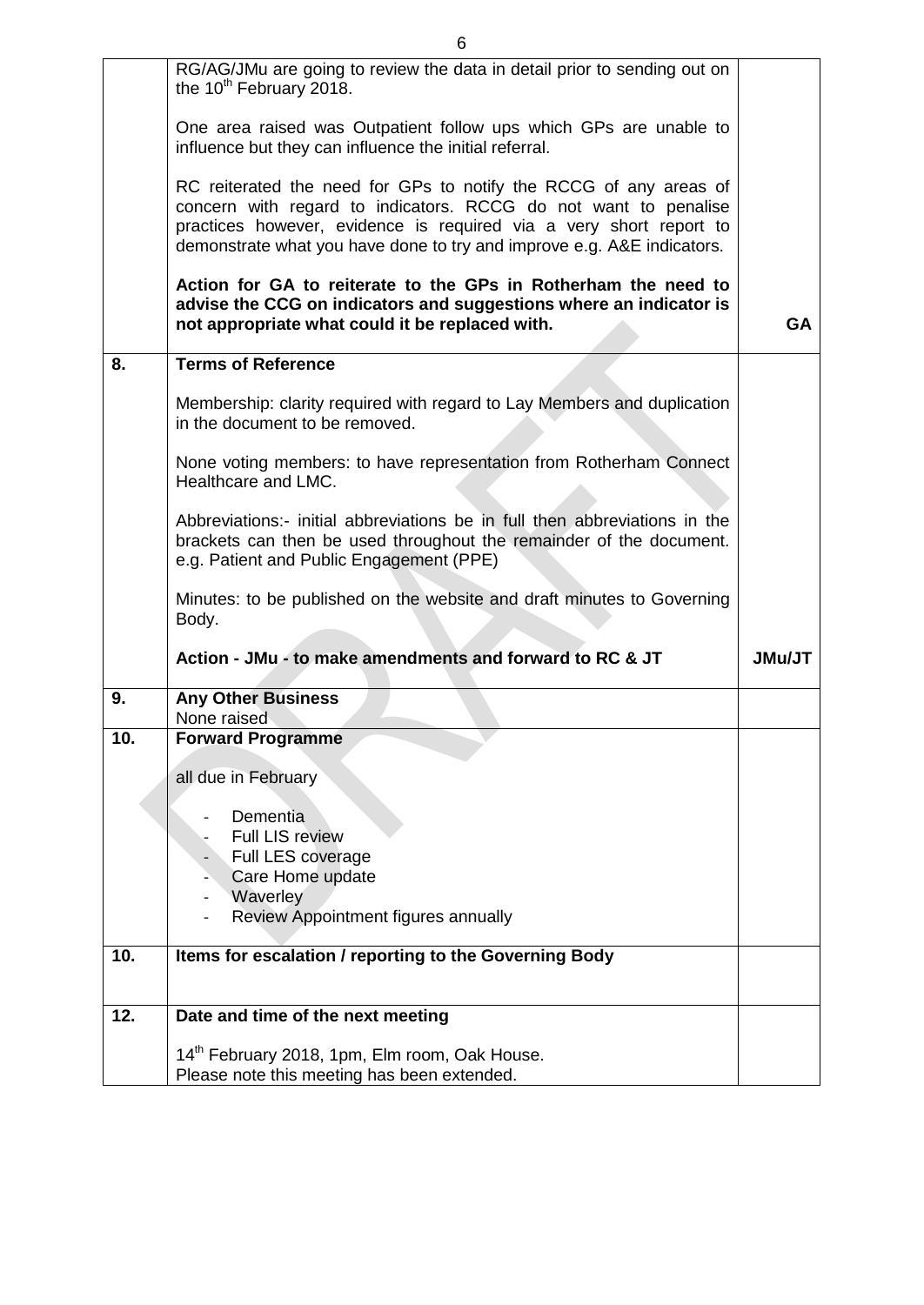| Minutes | <b>Title of Meeting:</b> | <b>Rotherham CCG Primary Care Committee</b>    |
|---------|--------------------------|------------------------------------------------|
|         | Time:                    | 1:00 <sub>pm</sub>                             |
|         | Date:                    | 14 <sup>th</sup> February 2018                 |
|         | Venue:                   | Room 2.03 Willow Room, Oak House,<br>Rotherham |
|         | Reference:               | JT / RCa                                       |
|         | Chairman:                | <b>Robin Carlisle</b>                          |

## **Present**

| <b>Robin Carlisle</b>   | RCa       | Lay Member (Chair)                        | Member            |
|-------------------------|-----------|-------------------------------------------|-------------------|
| Avanthi Gunasekera      | AG        | <b>SCE Primary Care GP</b>                | Non-Voting member |
| <b>Chris Barnes</b>     | CB        | Rotherham Connect Healthcare (Federation) | In Attendance     |
| <b>Chris Edwards</b>    | <b>CE</b> | Chief Officer - RCCG                      | Member            |
| David Clitherow         | <b>DC</b> | <b>SCE GP</b>                             | Non-voting member |
| <b>Emily Hague</b>      | EH        | Student Nurse-accompanying Sue Cassin     | Observer          |
| Geoff Avery             | <b>GA</b> | <b>GP Members Representative</b>          | In Attendance     |
| Jacqui Tuffnell         | JT        | Head of Co-Commissioning RCCG             | Member            |
| Julie Murphy            | JMu       | Senior Contract & SI Officer RCCG (Minute | In Attendance     |
|                         |           | Taker)                                    |                   |
| Kathryn Henderson       | KH        | Lay Member                                | Member            |
| <b>Keely Firth</b>      | <b>KF</b> | Deputy Chief Finance Officer RCCG         | In Attendance     |
| Lee Eddell on behalf of | <b>LE</b> | <b>NHS England</b>                        | In Attendance     |
| Carolyn Ogle            |           |                                           |                   |
| Neil Thorman            | <b>NT</b> | <b>GP LMC</b>                             | In Attendance     |
| <b>Rachel Garrison</b>  | <b>RG</b> | Senior Contract & SI Manager RCCG         | In Attendance     |
| Sue Cassin              | <b>SC</b> | <b>Chief Nurse - RCCG</b>                 | Member            |
| <b>Wendy Allott</b>     | WA        | <b>Chief Finance Officer</b>              | Member            |

|    |                                                                                                                                                                                                                                                                                                                                                                                                                                                                                                                                                                                                                                                                                                                                                     | <b>Action</b> |
|----|-----------------------------------------------------------------------------------------------------------------------------------------------------------------------------------------------------------------------------------------------------------------------------------------------------------------------------------------------------------------------------------------------------------------------------------------------------------------------------------------------------------------------------------------------------------------------------------------------------------------------------------------------------------------------------------------------------------------------------------------------------|---------------|
| 1. | <b>Apologies</b><br>Nichola Barnes - Healthwatch<br><b>Councillor Roche - RMBC</b>                                                                                                                                                                                                                                                                                                                                                                                                                                                                                                                                                                                                                                                                  |               |
| 2. | Declarations of Conflicts of Interest and Pecuniary or Non-<br><b>Pecuniary Interest</b><br>The GP members of the committee are partners in different<br>practices across Rotherham. They have a direct interest in items<br>that influence finances, resources or quality requirements for<br>general practice in Rotherham. This applies to all items discussed<br>in Items on the agenda. Any additional specific Conflicts of Interest<br>and how the Committee addressed the conflict of interest will be<br>noted under individual items.<br>None declared<br>The agenda items with a conflict of interest are grouped together and the<br>GPs and Connect Healthcare Rotherham are requested to leave the<br>room to enable decision making. |               |

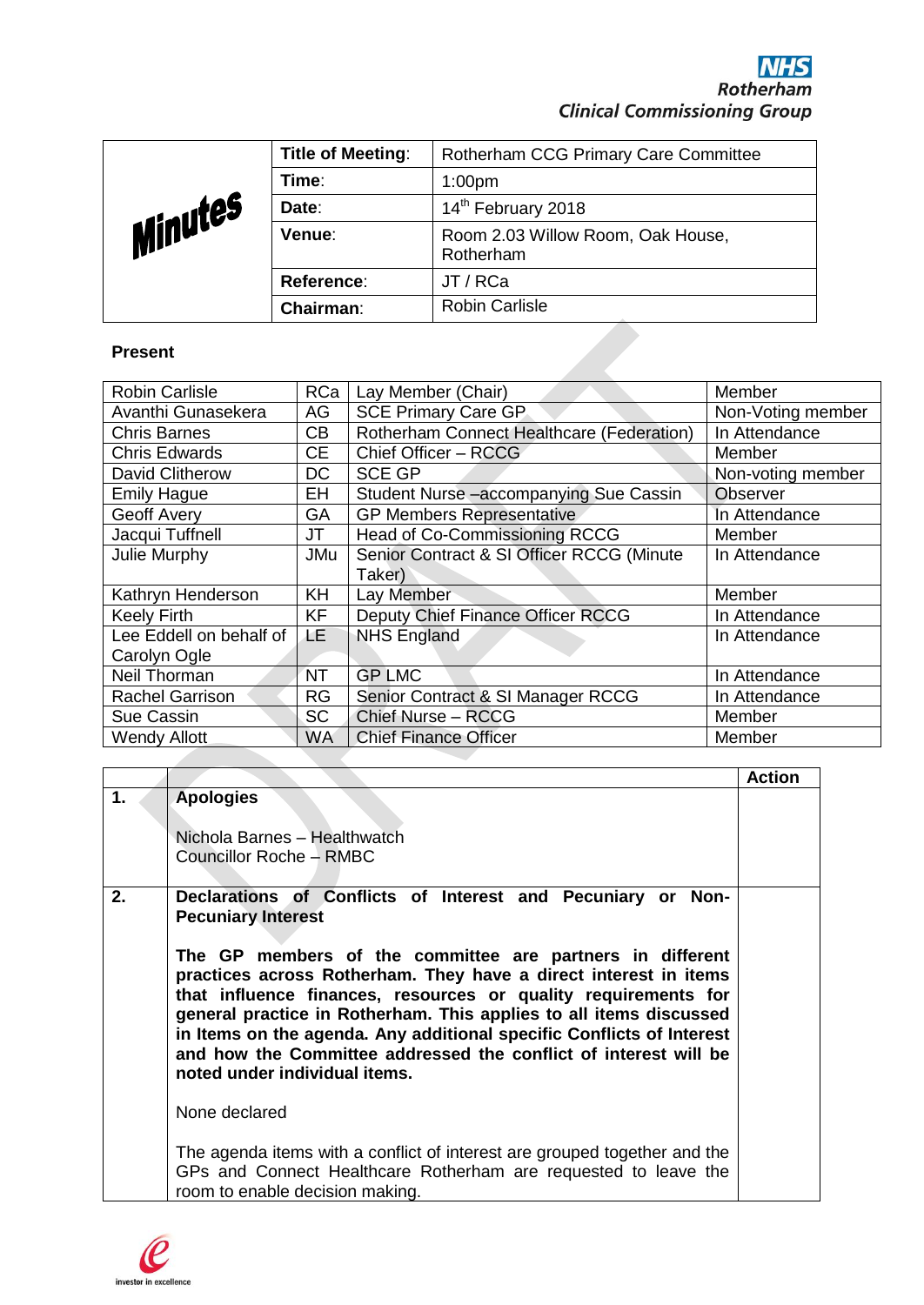| 3. | <b>Patient &amp; Public Questions</b>                                                                                                                                                                                                                                                                                                                                                        |  |
|----|----------------------------------------------------------------------------------------------------------------------------------------------------------------------------------------------------------------------------------------------------------------------------------------------------------------------------------------------------------------------------------------------|--|
|    | There were no public questions raised.                                                                                                                                                                                                                                                                                                                                                       |  |
| 4. | Minutes of the last meeting and action log                                                                                                                                                                                                                                                                                                                                                   |  |
|    | The Minutes of the last meeting were agreed as a true and accurate<br>record with the noted amendments to the following:-                                                                                                                                                                                                                                                                    |  |
|    | Item 6a - Patient Questionnaire                                                                                                                                                                                                                                                                                                                                                              |  |
|    | KH advised that the NHS PPG event is next week. KH and NHSE Lay<br>member will be in attendance and will provide feedback at the February<br>meeting.                                                                                                                                                                                                                                        |  |
|    | <b>Should read</b>                                                                                                                                                                                                                                                                                                                                                                           |  |
|    | KH advised that the NHS PPG event is next month. KH and NHSE Lay<br>member will be in attendance and will provide feedback at the March<br>meeting.                                                                                                                                                                                                                                          |  |
|    |                                                                                                                                                                                                                                                                                                                                                                                              |  |
|    | Items 6b, 6c, 6e, Standard statement                                                                                                                                                                                                                                                                                                                                                         |  |
|    | The GPs will be bound by the details of this paper, should they make<br>any appeals; as such they will remain in the room for the discussion but<br>will be asked to leave before a decision is made.                                                                                                                                                                                        |  |
|    | <b>Should read</b>                                                                                                                                                                                                                                                                                                                                                                           |  |
|    | The GPs will be bound by the details of this paper, as such they will<br>remain in the room for the discussion but will be asked to leave before a<br>decision is made.                                                                                                                                                                                                                      |  |
|    | <b>Matter arising:-</b>                                                                                                                                                                                                                                                                                                                                                                      |  |
|    | <b>Magna/Brookfield merger</b>                                                                                                                                                                                                                                                                                                                                                               |  |
|    | KH worked through the information and felt happy that the practice has<br>tried to engage with patients in a number of ways. Where patients have<br>stated any issues are within the public domain. No concerns were raised<br>in relation to the merger going ahead.                                                                                                                        |  |
|    | RG advised that there will be a delay as the merging practices have not<br>booked the IT department to make the necessary IT changes.                                                                                                                                                                                                                                                        |  |
|    | Apologies received from Sara Hartley therefore, no further updates from<br>Sara Hartley                                                                                                                                                                                                                                                                                                      |  |
|    | <b>Action log:-</b>                                                                                                                                                                                                                                                                                                                                                                          |  |
|    | Group agreed that the items marked green be removed from the action<br>log, then went through the remainder of the action log as below.<br>Estates strategy – Officer's Estates Group is in place. Agreed to<br>change to green and report back as required.<br>Dementia LES is on agenda, agreed to make green.<br>LES Coverage - Care home LES data is due be received by PCC<br>$\bullet$ |  |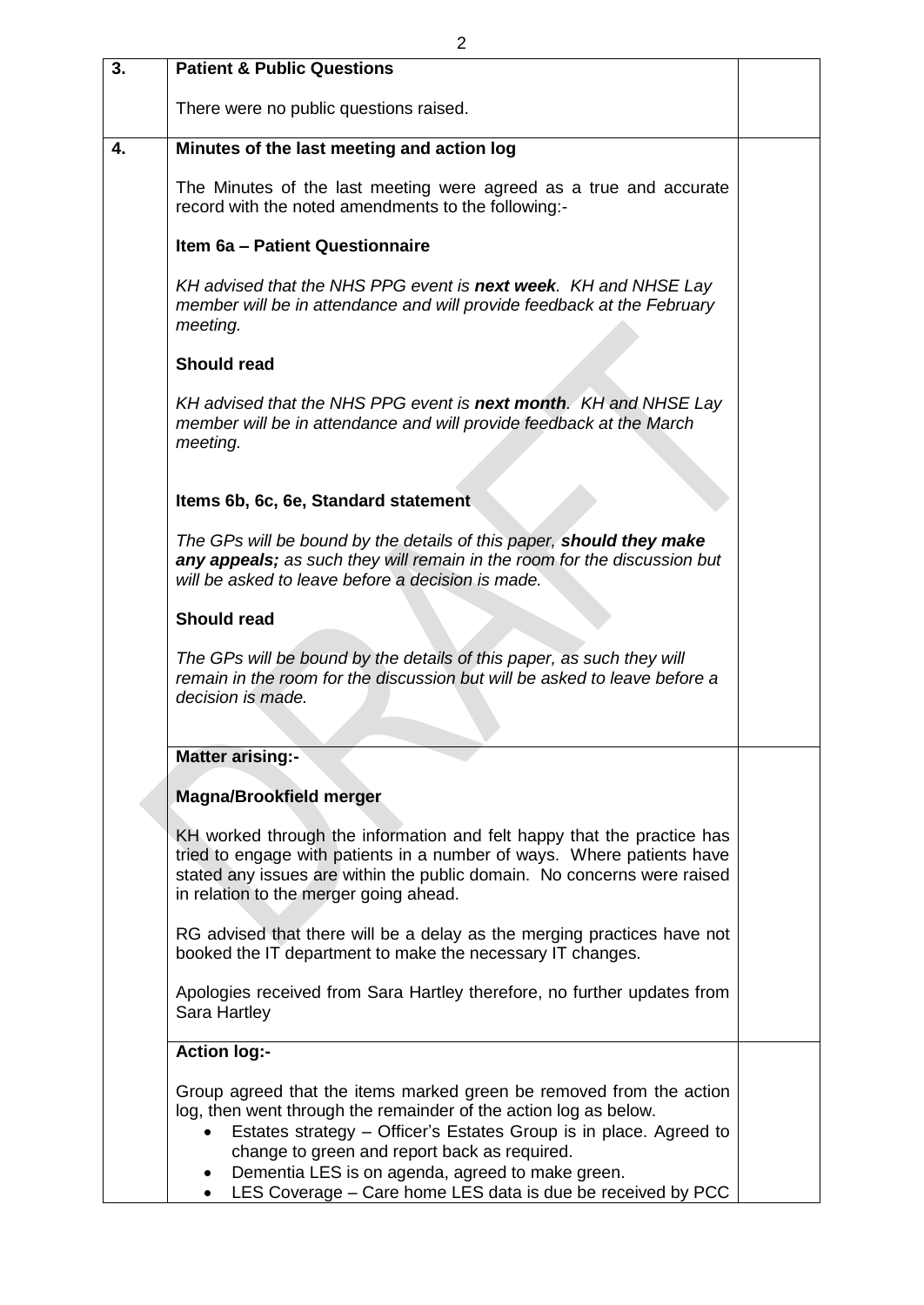|    | in April 2018 therefore to remain amber.                                                                                                                                                                                                                                                                                                                                                                                                                                                                                                   |  |
|----|--------------------------------------------------------------------------------------------------------------------------------------------------------------------------------------------------------------------------------------------------------------------------------------------------------------------------------------------------------------------------------------------------------------------------------------------------------------------------------------------------------------------------------------------|--|
|    | MJOG on agenda today.<br>Finance – report due in March 2018, agreed to make green                                                                                                                                                                                                                                                                                                                                                                                                                                                          |  |
|    | Case management is to remain on the action log and to be<br>$\bullet$<br>received by PCC in March or April 2018.                                                                                                                                                                                                                                                                                                                                                                                                                           |  |
|    | Waverley is on the agenda today, agreed to make green.                                                                                                                                                                                                                                                                                                                                                                                                                                                                                     |  |
|    | JT to inform of conversation with Richard Cullen.                                                                                                                                                                                                                                                                                                                                                                                                                                                                                          |  |
|    | GPFV as strategy will be going to Governing body and any further<br>$\bullet$                                                                                                                                                                                                                                                                                                                                                                                                                                                              |  |
|    | comments to JT prior to Governing Body receiving this report.<br>Agreed to make green.                                                                                                                                                                                                                                                                                                                                                                                                                                                     |  |
|    | Magna Brookfield agreed to make green.<br>٠                                                                                                                                                                                                                                                                                                                                                                                                                                                                                                |  |
|    | Quality Contract indicators, GA to relay information with practices.<br>$\bullet$                                                                                                                                                                                                                                                                                                                                                                                                                                                          |  |
| 5. | <b>Finance Report</b>                                                                                                                                                                                                                                                                                                                                                                                                                                                                                                                      |  |
|    | The report sets out CCG funding that is spent on General practice.<br>The GP members have a direct financial interest in this item. As the<br>item is primarily about understanding the CCG's financial treatment<br>of primary care the chair proposed that all members could<br>participate fully in the discussion and would be asked to leave for<br>the decision.                                                                                                                                                                     |  |
|    | KF gave an overview to inform members of the financial position at<br>month 9, proposals for achieving the 2017/18 plan and principles for the<br>2018/19 budget which had been supported at the December PCC.                                                                                                                                                                                                                                                                                                                             |  |
|    | KF drew attention to the following:-<br>the PPV assurance work was now complete and the report<br>$\circ$<br>provided for information<br>A review of the primary care budgets had been undertaken<br>$\circ$<br>following receipt of Q3 returns and the 2018/19 proposed plans<br>were being drafted.<br>With regard to 2017/18 underspends, plans for reinvestment<br>$\circ$<br>were highlighted in section 2 and, in addition, non-delegated<br>money (from CCG commissioning funds) is to be invested into<br>Primary Care in 2017/18. |  |
|    | GA asked about the quality contract money and for practices who are<br>under these figures, is this included in the report. KF advised that the<br>underspend will be managed via federation with stipulations on how the<br>money is used e.g. to provide staffing for practices.                                                                                                                                                                                                                                                         |  |
|    | KF advised around the growth and that further uplift guidance/notification<br>has been delayed until June 2018. KF proposed that a 1% uplift be<br>applied to preserve the budget and to cover any future increments<br>dependent on the outcome of the guidance whilst CCG colleagues await<br>further advice at regional level.                                                                                                                                                                                                          |  |
|    | NT was if the LMC had expressed a view on the delay. NT advised that<br>national negotiations appeared to be taking a long time to conclude<br>possibly due to other national priorities.                                                                                                                                                                                                                                                                                                                                                  |  |
|    | Later in the meeting the GPs and Rotherham Connect Healthcare<br>left the room for a decision to be made, this decision was as<br>follows:                                                                                                                                                                                                                                                                                                                                                                                                 |  |
|    | After discussing the options members agreed to a 1% uplift on account                                                                                                                                                                                                                                                                                                                                                                                                                                                                      |  |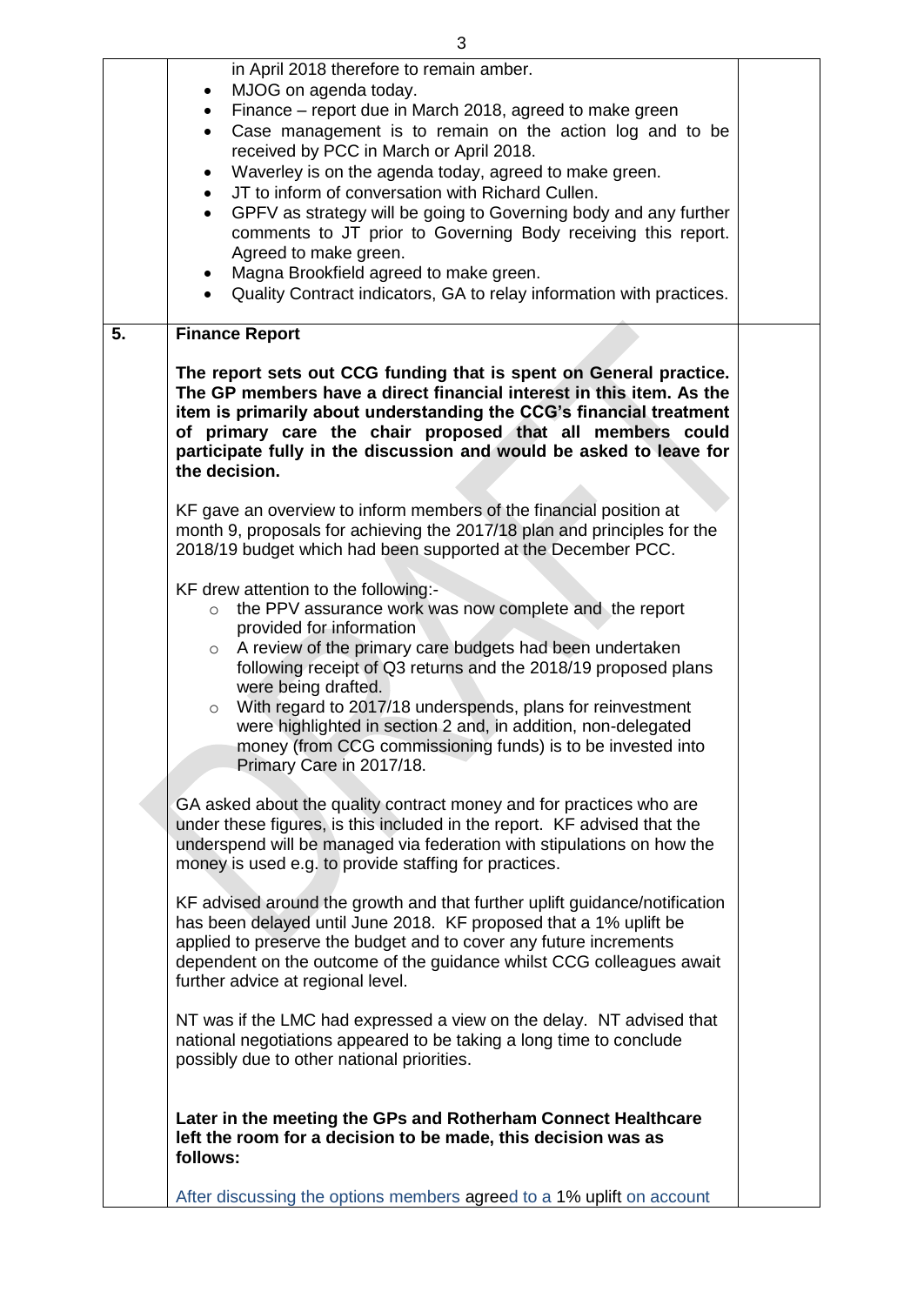|     | as a pragmatic solution subject to any other instructions from NHSE with<br>corrective payments be made accordingly.                                                                                                                                                                                                                                                           |           |
|-----|--------------------------------------------------------------------------------------------------------------------------------------------------------------------------------------------------------------------------------------------------------------------------------------------------------------------------------------------------------------------------------|-----------|
|     | RCa advised that AG should lead on a lot of these areas as GP Primary<br>Care Lead.                                                                                                                                                                                                                                                                                            |           |
|     | Action – JMu to add AG to the papers on future agendas.                                                                                                                                                                                                                                                                                                                        | <b>JM</b> |
|     | GPs and Rotherham Connect Healthcare returned to the room at<br>this point.                                                                                                                                                                                                                                                                                                    |           |
|     | Members of the Primary Care Committee noted the latest analysis of<br>expenditure in Table 1 and supporting information and acknowledged the<br>action taken to understand the expenditure trends particularly around the<br>LES schemes and the consequent realignment of budgets for 2018/19<br>with the balance being added to the Primary Care Central Budget.             |           |
|     | PCC agree with the initial proposal and the recommendation to<br>apply a 1% uplift.                                                                                                                                                                                                                                                                                            |           |
| 6.  | <b>Strategic Direction</b>                                                                                                                                                                                                                                                                                                                                                     |           |
| 6a. | <b>Dementia</b>                                                                                                                                                                                                                                                                                                                                                                |           |
|     | The GPs will be bound by the details of this paper; as such they will<br>remain in the room for the discussion.                                                                                                                                                                                                                                                                |           |
|     | JT gave an overview:- 25 practices signed up to deliver however, not all<br>are delivering this service. JT has been in discussion with the Federation<br>for sub contract arrangements to be in place to make this work and have<br>equality of service across the Rotherham footprint.                                                                                       |           |
|     | Currently where patients are going to the memory clinic, RCCG are<br>aiming for a 1/4/18 start date with sub contract arrangements in place for<br>those not providing the Dementia LES.                                                                                                                                                                                       |           |
|     | Group had a wider discussion on how this will work for patients:-                                                                                                                                                                                                                                                                                                              |           |
|     | CB advised that the federation are hoping to have 3-4 hubs in place and<br>the group queried if this would be sufficient coverage. CB advised that<br>the biggest distance is 4 miles away from the patient's practice to the<br>nearest hub.                                                                                                                                  |           |
|     | DC advised that patients have reported that travel does not come into<br>this as patients would prefer a quality service which is being provided by<br>the GPs. KH would like assurance that patients are attending<br>appointments in the hubs. JT advised that the Federation will be<br>reporting back to the RCCG with data on how the service is working.                 |           |
|     | GA asked how this affects follow ups as they have been chasing follow<br>ups in a timely manner compared to the memory clinic service.<br>NT advised that there is history on how this service was perceived in line<br>with diagnosis and new medications, and advised being mindful of<br>increased activity against costs of medications and to have pragmatic<br>approach. |           |
|     | Group agreed that this LES needs to be under close review on how this<br>service is accessed and works in practice to provide assurance and is to                                                                                                                                                                                                                              |           |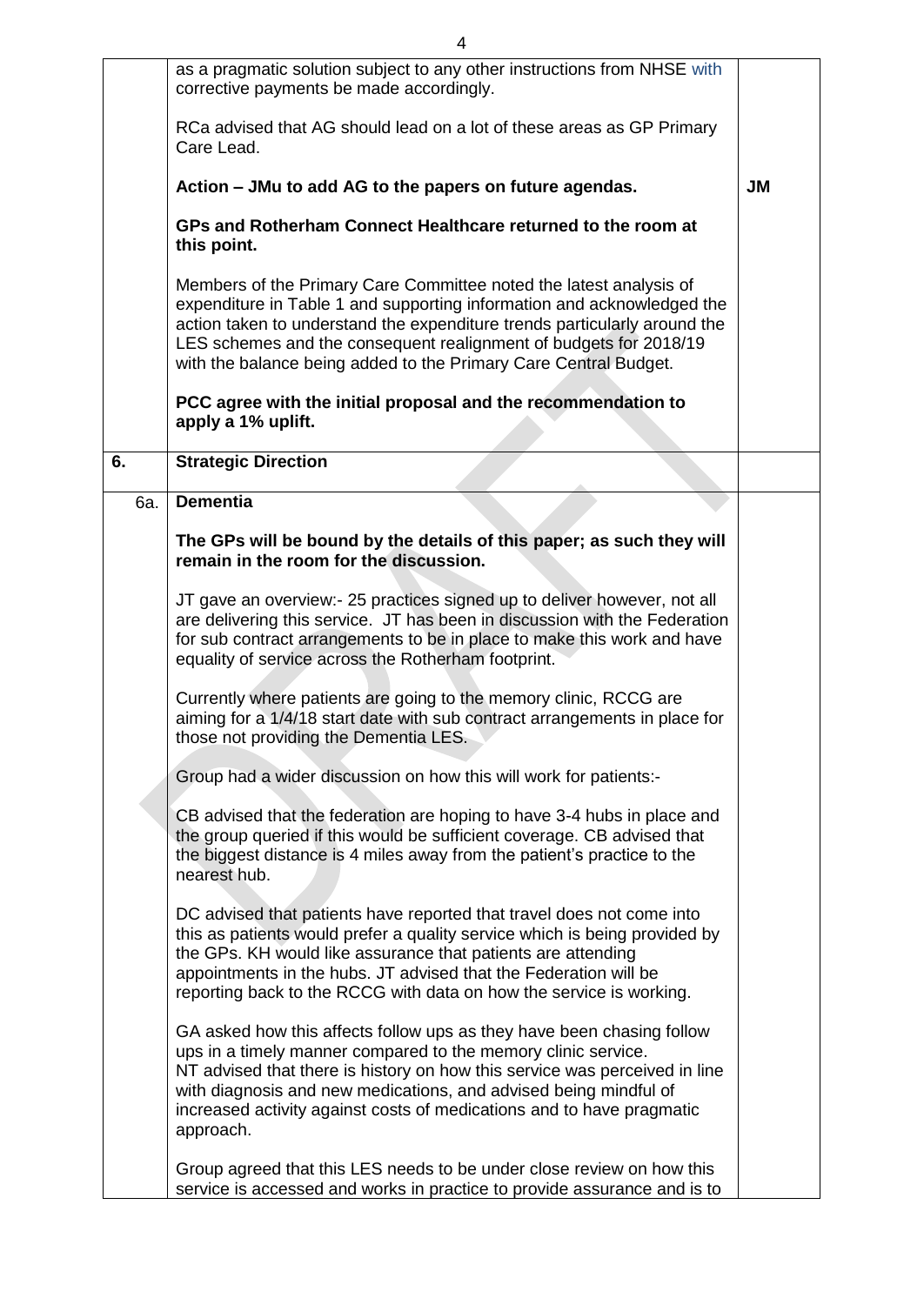|     | be evaluated when it is up and running.                                                                                                                                                                                                                                                                                                                                                                                                                               |            |
|-----|-----------------------------------------------------------------------------------------------------------------------------------------------------------------------------------------------------------------------------------------------------------------------------------------------------------------------------------------------------------------------------------------------------------------------------------------------------------------------|------------|
|     | PCC noted the paper and JT to provide a report as and when<br>appropriate.                                                                                                                                                                                                                                                                                                                                                                                            |            |
|     | Action - JMu to add to action log for a revised Dementia report to be<br>received around July 2018.                                                                                                                                                                                                                                                                                                                                                                   | <b>JMu</b> |
| 6b. | Proposed LIS 2018/19                                                                                                                                                                                                                                                                                                                                                                                                                                                  |            |
|     | The GPs will be bound by the details of this paper, as such they will<br>remain in the room for the discussion but will be asked to leave<br>before a decision is made.                                                                                                                                                                                                                                                                                               |            |
|     | Conflict of interest raised by GA the that he and Simon MacKeown<br>the Vice Chair of members committee that they are already receive<br>payment for attendance within these roles.                                                                                                                                                                                                                                                                                   |            |
|     | RG gave an overview of the paper and key issues:-                                                                                                                                                                                                                                                                                                                                                                                                                     |            |
|     | 1. Amendments to reflect the new locality structure: The<br>document has been reworded to ensure payment is made for<br>engagement with the new 7 locality structure.                                                                                                                                                                                                                                                                                                 |            |
|     | 2. The inclusion of an additional requirement under 2.1 -<br><b>Electronic Survey / Feedback on Discussion Items:</b><br>Following the success of the recent patient engagement<br>process around Access it is recommended that practices are<br>incentivised to engage in future such activities to provide full<br>Rotherham coverage. In order to fairly reflect this change, the<br>number of practice questionnaires has been reduced from 24<br>to 20 per year. |            |
|     | "In addition, the CCG may request that practices facilitate<br>Rotherham wide patient engagement exercises via their<br>access to MJOG and the patient list. Rotherham CCG will<br>request a maximum of 4 such exercises per year".                                                                                                                                                                                                                                   |            |
|     | 3. The setting of the Engagement into the Quality Agenda<br><b>under 2.2:</b> Traditionally this section has contained a number of<br>pre-defined clinical audit projects. However in the last year a<br>project (cancer reviews) was determined in year to reflect a<br>CCG priority. It is recommended that this approach is taken in<br>2018/19                                                                                                                    |            |
|     | CE advised that members committee are maintaining 8 localities for<br>commissioning purposes, however, within the paper only 7 will be paid<br>for the provider function. Members agreed for 7 locality provider<br>networks and this is to be revisited in 6 months' time.                                                                                                                                                                                           |            |
|     | NT suggested funding engagement and this be spread across the<br>practices and they decide how they function within this cost and RCCG<br>monitor attendance.                                                                                                                                                                                                                                                                                                         |            |
|     | JT advised nationally requirement is to have geographical localities and<br>does not cover the extra meetings and this is to ensure that the meetings<br>are not duplicated.                                                                                                                                                                                                                                                                                          |            |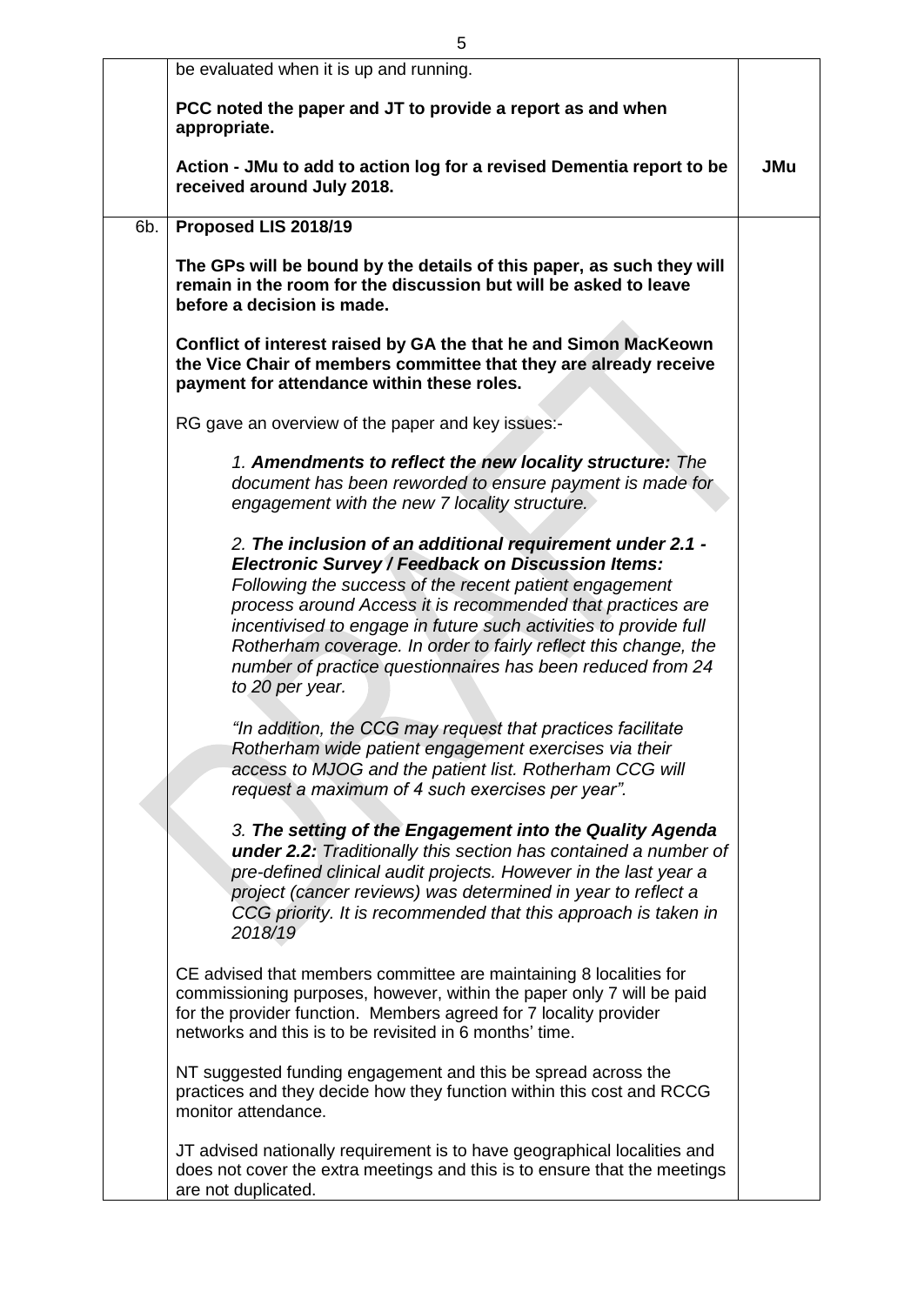|     | When the GPs and Rotherham Connect Healthcare left the room the<br>following was agreed:                                                                                                                                                                                                                           |           |
|-----|--------------------------------------------------------------------------------------------------------------------------------------------------------------------------------------------------------------------------------------------------------------------------------------------------------------------|-----------|
|     | RG queried the amount of money to be paid per meeting. The<br>committee requested that the budget should be divided out by the 7<br>to encourage attendance at 7 instead of 8 and those practices that<br>attended 2 meetings would receive less money per meeting.                                                |           |
|     | PCC are noting the two different structures identified within the<br>paper and for the next 6 months agreed to maintain both structures<br>and that existing funding is pro-rated across the groups. RG to<br>work this into the LIS                                                                               | RG        |
|     | 6c.   LES Coverage                                                                                                                                                                                                                                                                                                 |           |
|     | The GPs will be bound by the details of this paper; as such they will<br>remain in the room for the discussion.                                                                                                                                                                                                    |           |
|     | JT gave an overview on SH behalf. The paper showed which practices<br>had a '0' return for the specific LES' from this several practices stood out<br>and the committee discussed this in further detail.                                                                                                          |           |
|     | For practices that have a small amount of activity or nil activity this may<br>indicate that there are little or no patients who require this service e.g.<br>ring pessaries.                                                                                                                                      |           |
|     | GA gave an example that Blyth Road have sub contract arrangements in<br>place and the service is offered and covered under these arrangements<br>but still do not have any activity, and the report does not reflect this<br>element in how it has been presented.                                                 |           |
|     | KH asked what evidence is there if the service is offered and not used by<br>patients, as Broom Valley stands out on the report.                                                                                                                                                                                   |           |
|     | RG advised that they are the only practice, who do not deliver anti-<br>coagulation monitoring and RCCG have made several attempts to tackle<br>this in year and have requested the practice put in place sub contract<br>arrangements for the monitoring of stable anticoagulation patients from<br>January 2018. |           |
|     | SC recommended changing the report to service provided against<br>practice and where sub contracts are in place and if there has been any<br>activity.                                                                                                                                                             |           |
|     | RCa stated that this paper is a good and positive reflection of activity and<br>agreed that it needs to show a full LES service overview provided against<br>practice activity and sub contract arrangements.                                                                                                      |           |
|     | Action – SH to amend the report to reflect where sub contract<br>arrangements are in place but no activity and present slightly<br>differently.                                                                                                                                                                    | <b>SH</b> |
|     | PCC note the paper and the picture is positive overall and<br>amendments to be made as discussed.                                                                                                                                                                                                                  |           |
| 6d. | <b>Waverley</b>                                                                                                                                                                                                                                                                                                    |           |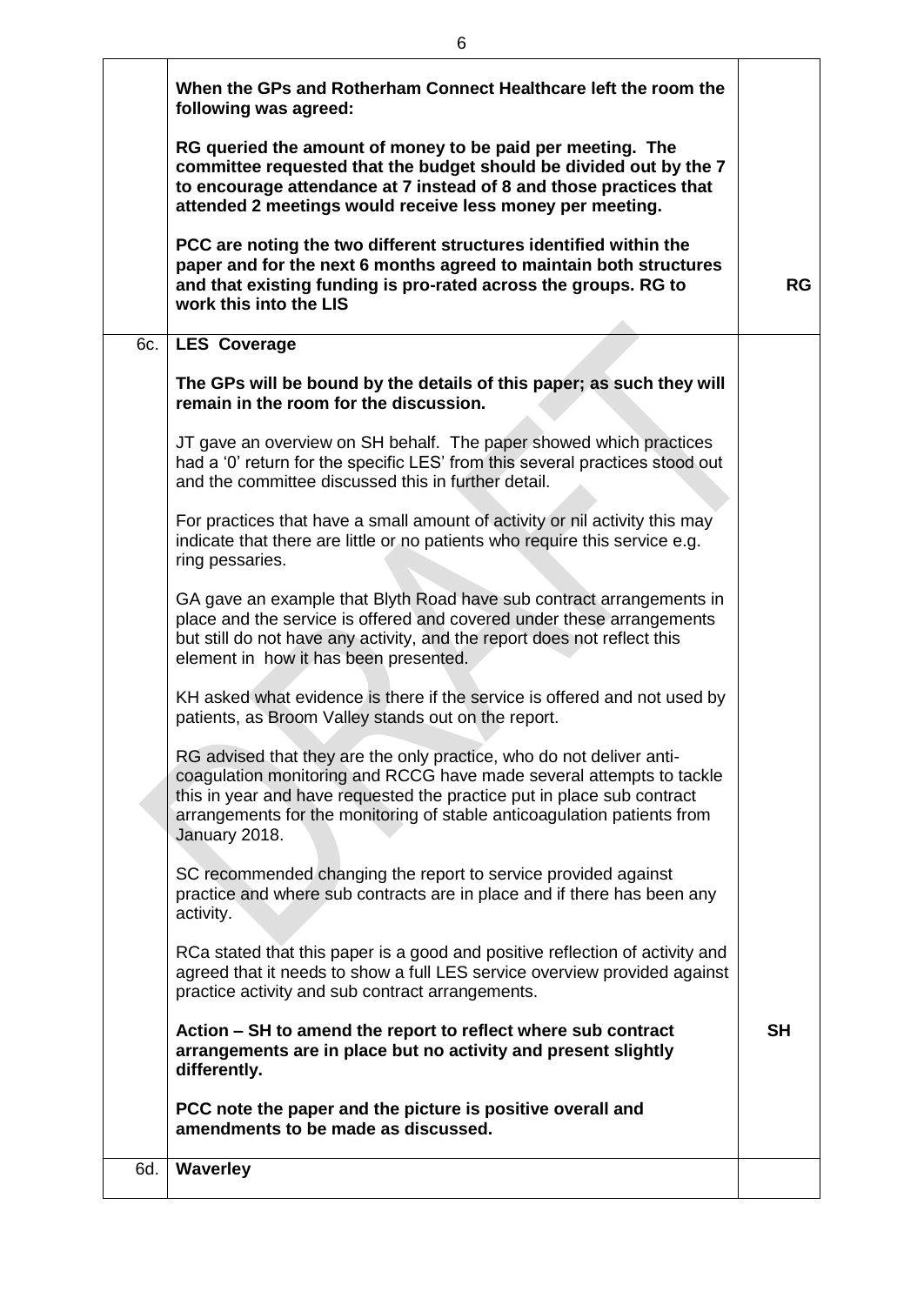|     | The GPs will be bound by the details of this paper; as such they will<br>remain in the room for the discussion.                                                                                                                                                                                                                                                                                                                                                                                                  |           |
|-----|------------------------------------------------------------------------------------------------------------------------------------------------------------------------------------------------------------------------------------------------------------------------------------------------------------------------------------------------------------------------------------------------------------------------------------------------------------------------------------------------------------------|-----------|
|     | RG advised that this paper is to inform the Committee of the outcome<br>of the Waverley procurement process and Award.                                                                                                                                                                                                                                                                                                                                                                                           |           |
|     | The committee discussed the process and the award, paying particular<br>attention as to how the decision and % distribution for the scoring are<br>devised. RG advised that there are questions that sit behind the data<br>which equate to a % allocation per question which make up the result,<br>and some questions were also disqualification questions.                                                                                                                                                    |           |
|     | The committee asked if standard questions were used. RG advised that<br>standard questions were used and adaptions made to meet the Waverley<br>requirements. RG is happy to provide the underlying information.                                                                                                                                                                                                                                                                                                 |           |
|     | GA enquired about Treeton as they are close to this site and there are<br>issues with their building. JT assured the committee the full procurement<br>process was followed and that Treeton have received significant<br>assistance for their practice estates capacity issues.                                                                                                                                                                                                                                 |           |
|     | The committee requested that once the contract has been awarded that<br>RCCG receive a mobilisation plan.                                                                                                                                                                                                                                                                                                                                                                                                        |           |
|     | KT thanked the team for the patient experience received.                                                                                                                                                                                                                                                                                                                                                                                                                                                         |           |
|     | Action – RG to provide the mobilisation plan and regular updates.<br>Committee to receive an overarching update in April 2019 on how<br>this practice has worked and to add that KH was part of the<br>moderation.                                                                                                                                                                                                                                                                                               | <b>RG</b> |
|     | PCC noted the decision.                                                                                                                                                                                                                                                                                                                                                                                                                                                                                          |           |
| 6e. | <b>MJOG</b>                                                                                                                                                                                                                                                                                                                                                                                                                                                                                                      |           |
|     | The GPs will be bound by the details of this paper; as such they will<br>remain in the room for the discussion but will be asked to leave<br>before a decision is made.                                                                                                                                                                                                                                                                                                                                          |           |
|     | JT advised that since the last committee the Primary Care team have<br>received some feedback from practices and on behalf of patients. RCCG<br>are aware that patients and practices like MJOG.<br>Concerns were raised from a practice point of view around those patients<br>who are from more deprived backgrounds, that are potentially without<br>access to the internet being unable to download the app and general<br>disagreement with the loss of the use of this service even for a short<br>period. |           |
|     | The committee discussed, rather than remove the service for 3 months<br>that we limit the length of message to 3 strings and use links and still<br>promote the use of the MJOG app during the next 3 months.                                                                                                                                                                                                                                                                                                    |           |
|     | GA agreed this was positive and that lot of people will use the app. FFT<br>is a concern re cost, response rates and reporting. GA would like to<br>know what the threshold to achieve an appropriate and relevant<br>response rate would be for his practice. GA suggested further restricting<br>FFT as an alternative.                                                                                                                                                                                        |           |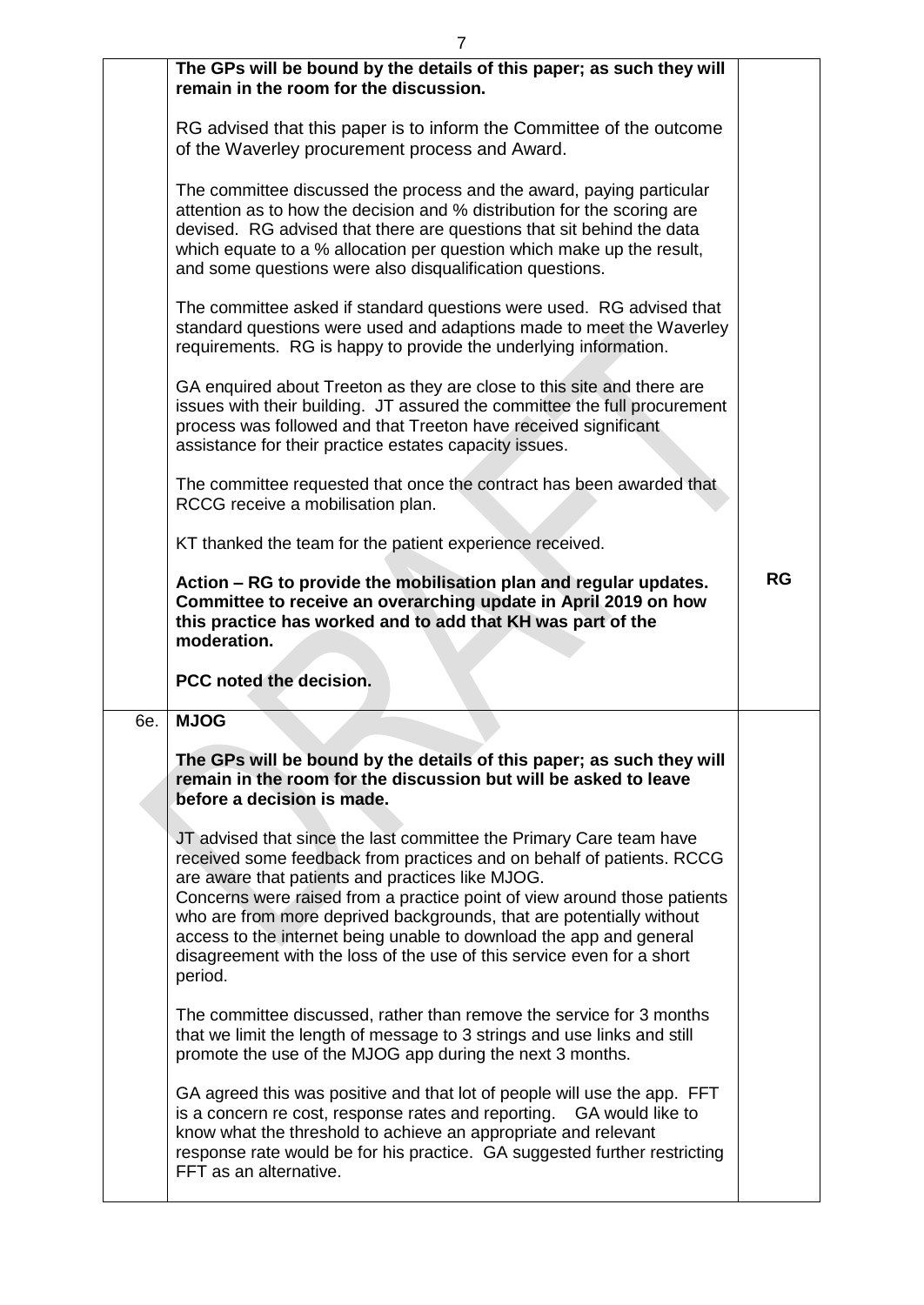|     | JT advised that RCCG are restricting FFT so that no duplicates are sent<br>out.                                                                                                                                                                                                                                                        |           |
|-----|----------------------------------------------------------------------------------------------------------------------------------------------------------------------------------------------------------------------------------------------------------------------------------------------------------------------------------------|-----------|
|     | RCa - Proposals are in place for the next 6 months and a review is to be<br>undertaken with a view to capping if there has been no reduction in<br>costs.                                                                                                                                                                              |           |
|     | PCC direction of travel is to support MJOG for the next 6 months<br>and review                                                                                                                                                                                                                                                         |           |
|     | When the GPs and Rotherham Connect Healthcare left the room the<br>following was agreed:                                                                                                                                                                                                                                               |           |
|     | Group agreed the paper with a 6 month review.                                                                                                                                                                                                                                                                                          |           |
|     | Following on from this the committee members discussed at what point<br>remedial action if any should be taken for those practices not responding<br>to FFT, if this is a contractual requirement and if no further acceptable<br>response received a remedial breach should be issued and sanctions<br>could be stated in the breach. |           |
|     | LE explained that this was a mandated return from 2014 and advised a 3<br>step process for this. RG advised that this needs to be reviewed in<br>context and review how our peers address issues. WA agreed with RG's<br>approach. It was identified that a paper detailing all contractual<br>compliance issues should be prepared.   |           |
|     | JT's concern is that this particular issue has been on the radar for some<br>time and needs addressing.                                                                                                                                                                                                                                |           |
|     | Action – RG to provide an up to date paper on the data received                                                                                                                                                                                                                                                                        | <b>RG</b> |
|     | Action - Group agreed that a discussion paper is provided relating<br>to compliance and what the options are for breaches. Paper to be<br>received in April 2018.                                                                                                                                                                      | <b>RG</b> |
|     | GPs and Rotherham Connect Healthcare returned to the room at<br>this point.                                                                                                                                                                                                                                                            |           |
|     | RCa gave an overview of discussion and link in with our peer CCGs.<br>and then review our approach on having practices meet the<br>objective of achieving full coverage.                                                                                                                                                               |           |
|     | Committee considered writing to the practices again but felt this had<br>already been undertaken<br>NT advised notifying Greg Pacey at the LMC of who the practices are                                                                                                                                                                |           |
|     | and a conversation will take place between LMC and the individual<br>practices.                                                                                                                                                                                                                                                        |           |
|     | Action – SC to follow up and have the discussion with Greg Pacey<br>at LMC                                                                                                                                                                                                                                                             | <b>SC</b> |
| 6f. | <b>Transformation Funding for Primary Care Locality development</b>                                                                                                                                                                                                                                                                    |           |
|     | The GPs will be bound by the details of this paper; as such they will<br>remain in the room for the discussion but will be asked to leave<br>before a decision is made.                                                                                                                                                                |           |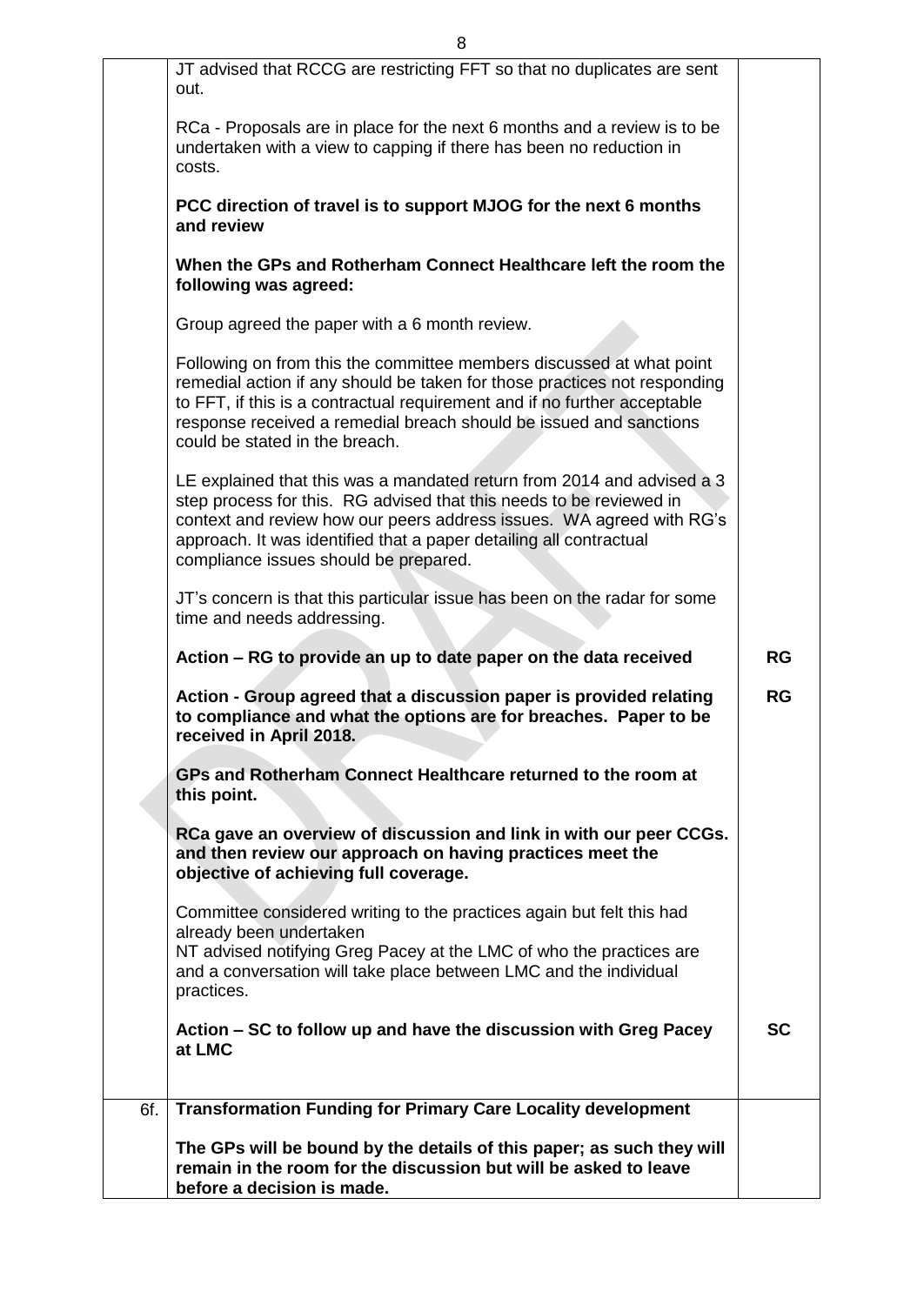## **Conflict of interest noted for GA and NT who sit on the Federation Board.**

Background from paper:-*. As we have developed the provision of healthcare within Rotherham and have begun to develop our community services it has become apparent that the localities that are needed to provide an integrated service at a size that is suggested by NHS England (30-50,000 patients) and GP Members Committee have now agreed a proposal to create seven localities for provider purposes. The existing locality structure of 8 will remain for the commissioning function.* 

*The CCG would also continue to organise meetings to improve the quality of general practice which is why we would want to continue the clustering of practices as per the quality contact to allow learning amongst practices that have similar practice demographics. An integrated pilot of multi-professional working has been in operation since July 2016. Following evaluation, the intention is to replicate this model across Rotherham.*

*£1 per head has been identified in the ACS allocation to support the development of these localities (or primary care networks as officially titled).*

JT advised that the report identifies non-recurrent funding for consultancy support, IT support, legal advice, backfill for GP and Practice Managers release and a Programme Lead to enable this project to move forward. The intention that the localities will hold the locality meetings in house, however there is are some funds for larger venues for all to attend network meetings.

The committee discussed in detail the funding, localities 7 and current 8 and that the direction of travel should be led by the localities and be pulled together by the Programme Lead, and that we need to invest time and space to make development of localities work. It was noted that previous localities were based on deprivation and relationships between practices. Going forward the revised 7 GP localities reflect geography and the LA localities and boundaries.

The funding is to be delegated to the federation to lead the programme of work.

GA had concerns about practice managers having the time to link in with this work, however, backfill has been accounted for.

NT noted that the funding appeared to be top down and asked if it would be possible to delegate more funds to make localities to deliver. Also what is in the paper cannot be contractually obligated as there is no money to commission this if practices are required to deliver information.

JT advised that experience to date has required an 'Officer' to pull work together and lead and whilst it would be really good if localities were able to lead delivery at this stage this was not considered feasible.

NT advised undertaking the organisational development consultation process first and KH enquired if this could be done at a lower cost of e.g. £50k.

WA asked about the heading of the recommendations and what the envelopes are and consolidate areas so it gives scope for delivery. It was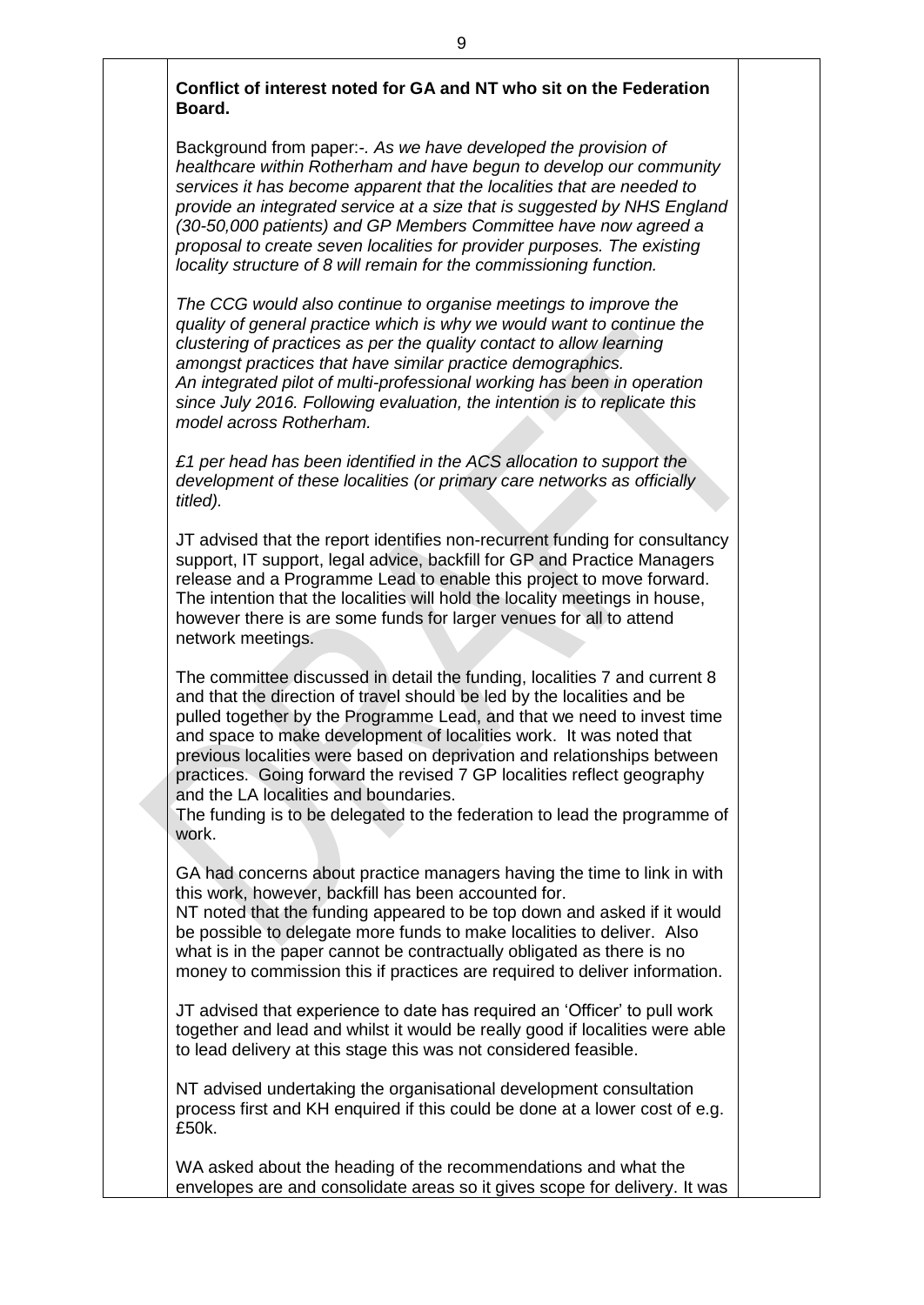|    | agreed to link the consultancy support with backfill to increase the<br>envelope across the areas.                                                                                                                                                 |           |
|----|----------------------------------------------------------------------------------------------------------------------------------------------------------------------------------------------------------------------------------------------------|-----------|
|    | Recommendation:- to support the proposal for development of the<br>localities and requires GP member involvement as it links into the locality<br>discussions as there is an expectation from NHSE for us to have a plan<br>for delivery in place. |           |
|    | When the GPs and Rotherham Connect Healthcare left the room the<br>following were agreed:                                                                                                                                                          |           |
|    | Members discussed the 7 localities for delivery and agreed the priorities<br>for investment.                                                                                                                                                       |           |
|    | Committee agreed the federation will lead the recruitment and<br>management of the programme lead. Agreed the overall package of<br>funding available to support this programme and the priorities to be<br>delivered.                             |           |
|    | GPs and Rotherham Connect Healthcare returned to the room at                                                                                                                                                                                       |           |
|    | this point.                                                                                                                                                                                                                                        |           |
|    |                                                                                                                                                                                                                                                    |           |
|    | PCC agreed for the federation to lead this programme of work and<br>work within the budget to deliver the priorities.                                                                                                                              |           |
|    | Action - KH in the absence of RCa to report up to Governing Body<br>re the localities for commissioning and development.                                                                                                                           | <b>KH</b> |
| 7. | <b>Quality Contract update</b>                                                                                                                                                                                                                     |           |
|    | AG advised that the Quality Contract year end performance and<br>supporting information haves been sent to all GP practices, and 3<br>requests for appeals paperwork have been received so far.                                                    |           |
|    | A revised Quality Contract for 18/19 is to be received by LMC officers a<br>week on Monday.                                                                                                                                                        |           |
|    | Key areas of amendment:-<br>$\circ$ Secondary care outpatient follow-ups which are out of GP<br>practice control.                                                                                                                                  |           |
|    | o Access - NHS 111 having access to bookable appointments<br>within practices.                                                                                                                                                                     |           |
|    | $\circ$ Core hours in standard 1 has been amended to reflect that<br>practices have to be available till 6.30 before moving to extended<br>hours services.                                                                                         |           |
|    | AG/RG to provide a detailed paper for next PCC.                                                                                                                                                                                                    |           |
|    | RG advised that there is currently approximately £100k underspend and<br>that the CCG are aware of some areas within the self-declarations which<br>are incorrect and we anticipate that appeals will be received to evidence<br>for payment.      |           |
|    | GA queried the Health Check data. AG advised that this is received by<br>Public Health from the GPs and is then received by RCCG.                                                                                                                  |           |
|    | RG advised that she was disappointed that this data has been sent out<br>regularly throughout each quarter and is only now being scrutinised by                                                                                                    |           |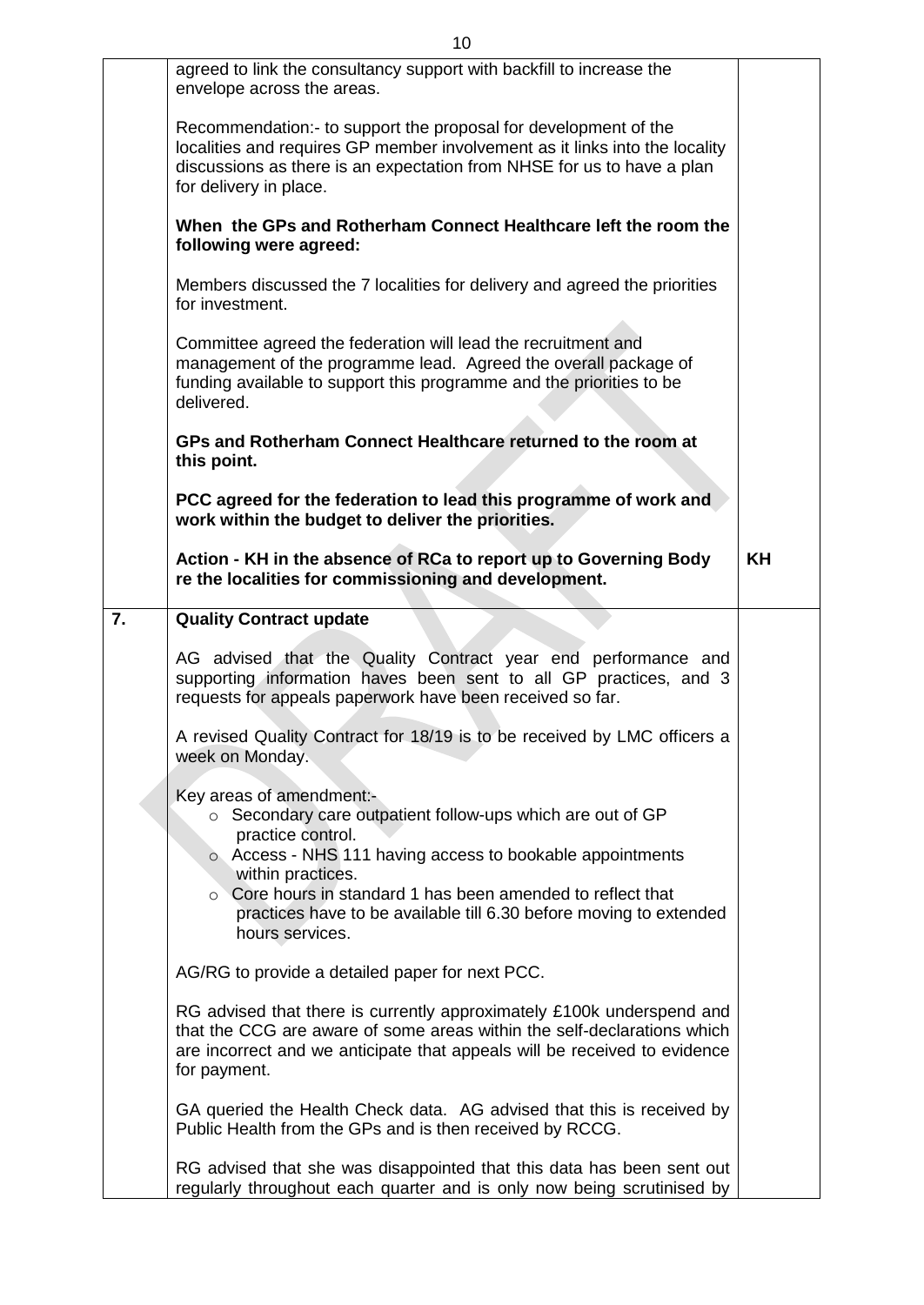|     | practices and that this should be reviewed quarterly and not at the end of<br>year payment point.                                                                                           |               |
|-----|---------------------------------------------------------------------------------------------------------------------------------------------------------------------------------------------|---------------|
|     | Action – AG/RG to provide Quality Contract paper for PCC in April<br>2018.                                                                                                                  | <b>AG/RG</b>  |
| 8.  | <b>Terms of reference</b>                                                                                                                                                                   |               |
|     | <b>Terms of reference</b>                                                                                                                                                                   |               |
|     | The GPs will be bound by the details of this paper, as such they will<br>remain in the room for the discussion.                                                                             |               |
|     | SC queried the layout of the members titles and should read:-                                                                                                                               |               |
|     | o Lay member Primary Care (Chair)<br>Lay member Governance attends only if one of the lay members<br>$\circ$<br>unavailable<br>Lay member Patient and Public Engagement (Deputy)<br>$\circ$ |               |
|     |                                                                                                                                                                                             |               |
|     | Action – JMu to make the amendments as above. JT to discuss<br>with Ruth Nutbrown re governance arrangements for amending the<br>ToR.                                                       | <b>JMu/JT</b> |
| 9.  | For information only                                                                                                                                                                        |               |
|     |                                                                                                                                                                                             |               |
|     | PPV combined paper<br>KF advised that lessons learnt feedback has been provided to Practice<br>Managers.                                                                                    |               |
|     | RCa stated that proposals for case management are to be advised.                                                                                                                            |               |
|     |                                                                                                                                                                                             |               |
|     | South Yorkshire & Bassetlaw CCG's Primary Care Priorities are to be<br>received in March/April dependent on size of agenda                                                                  |               |
|     | Action - JMu to add to the action log                                                                                                                                                       | JMu           |
| 10. | Any other business                                                                                                                                                                          |               |
|     | Nothing at this time.                                                                                                                                                                       |               |
|     |                                                                                                                                                                                             |               |
| 11. | <b>Forward Programme</b>                                                                                                                                                                    |               |
|     | Care Home update - April 2018<br>Review Appointment figures annually - April 2018                                                                                                           |               |
|     | Performance Dashboard - March 2018                                                                                                                                                          |               |
|     | FFT update - April 2018<br>Finance Plan - March 2018                                                                                                                                        |               |
|     | SY&B Primary Care Priorities - March 2018 (dependent on                                                                                                                                     |               |
|     | agenda size)                                                                                                                                                                                |               |
|     | GPFV work plan - April 2018                                                                                                                                                                 |               |
| 12. | Items for escalation /reporting to the governing body                                                                                                                                       |               |
|     | Localities discussion                                                                                                                                                                       |               |
|     | Date & time of the next meeting:                                                                                                                                                            |               |
|     | Wednesday 21 <sup>st</sup> March 2018 commencing at 1pm in Willow Room, Top                                                                                                                 |               |